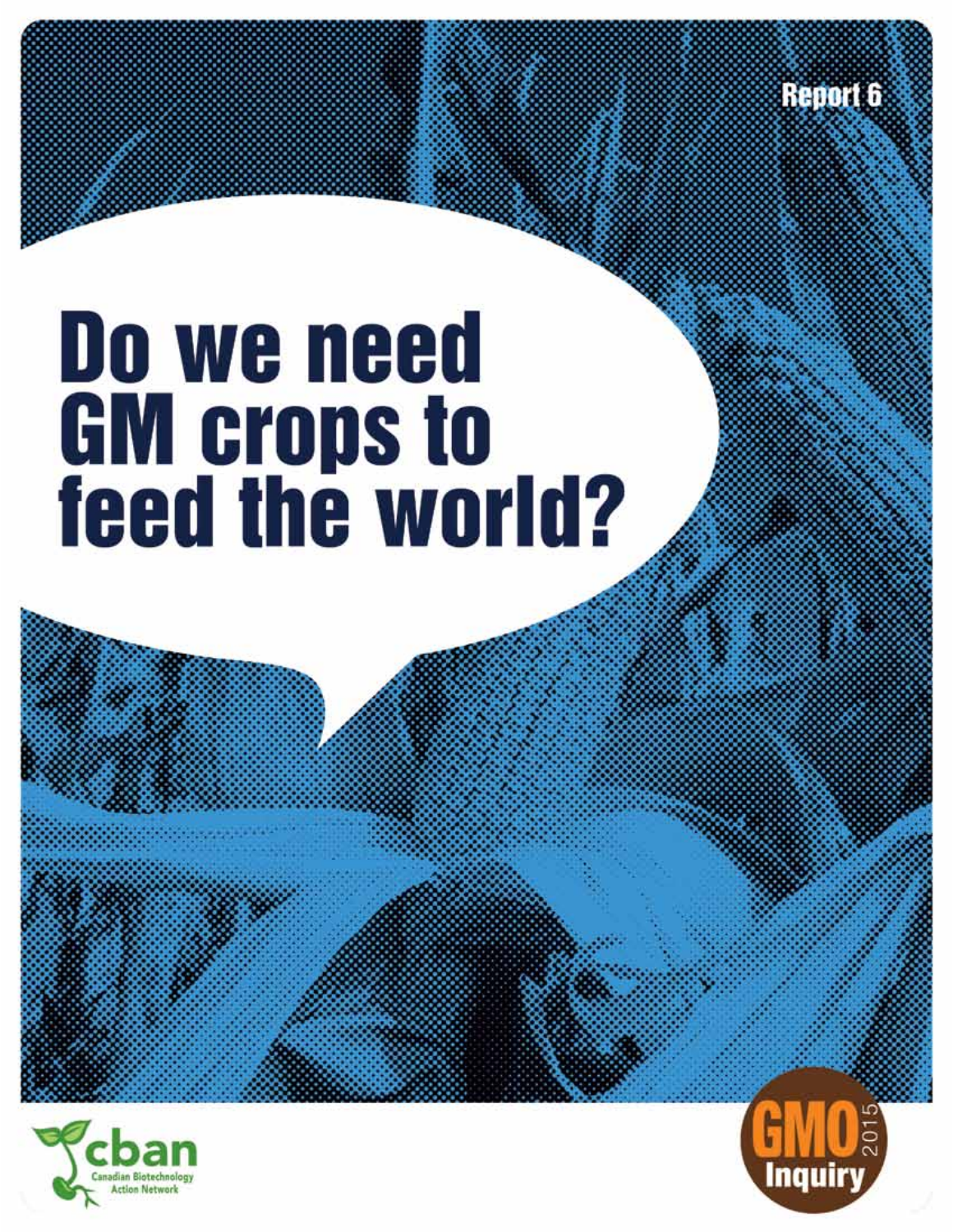Report 6

## Do we need GM crops to feed the world?

Published December 2015

For more details, please contact:

Canadian Biotechnology Action Network (CBAN) Suite 206, 180 Metcalfe Street Ottawa, Ontario, Canada, K2P 1P5

Phone: 613 241 2267 ext. 25 | Fax: 613 241 2506 | info@cban.ca | [www.cban.ca](http://www.cban.ca�)



**Collaborative Campaigning for Food Sovereignty and Environmental Justice** 

The GMO Inquiry 2015 is a project of the Canadian Biotechnology Action Network (CBAN). CBAN is a campaign coalition of 17 organizations that researches, monitors and raises awareness about issues relating to genetic engineering in food and farming. CBAN members include farmer associations, environmental and social justice organizations, and regional coalitions of grassroots groups. CBAN is a project on the shared platform of Tides Canada.

#### Acknowledgements

CBAN would like thank Inter Pares and Devlin Kuyek from GRAIN for their helpful review and comments. Thanks also to Mariam Mayet, Director of the African Centre for Biosafety, and Cathy Holtslander, Director of Research and Policy at the National Farmers Union, for their assistance.

Graphic Design: [jwalkerdesign.ca](http://www.jwalkerdesign.ca)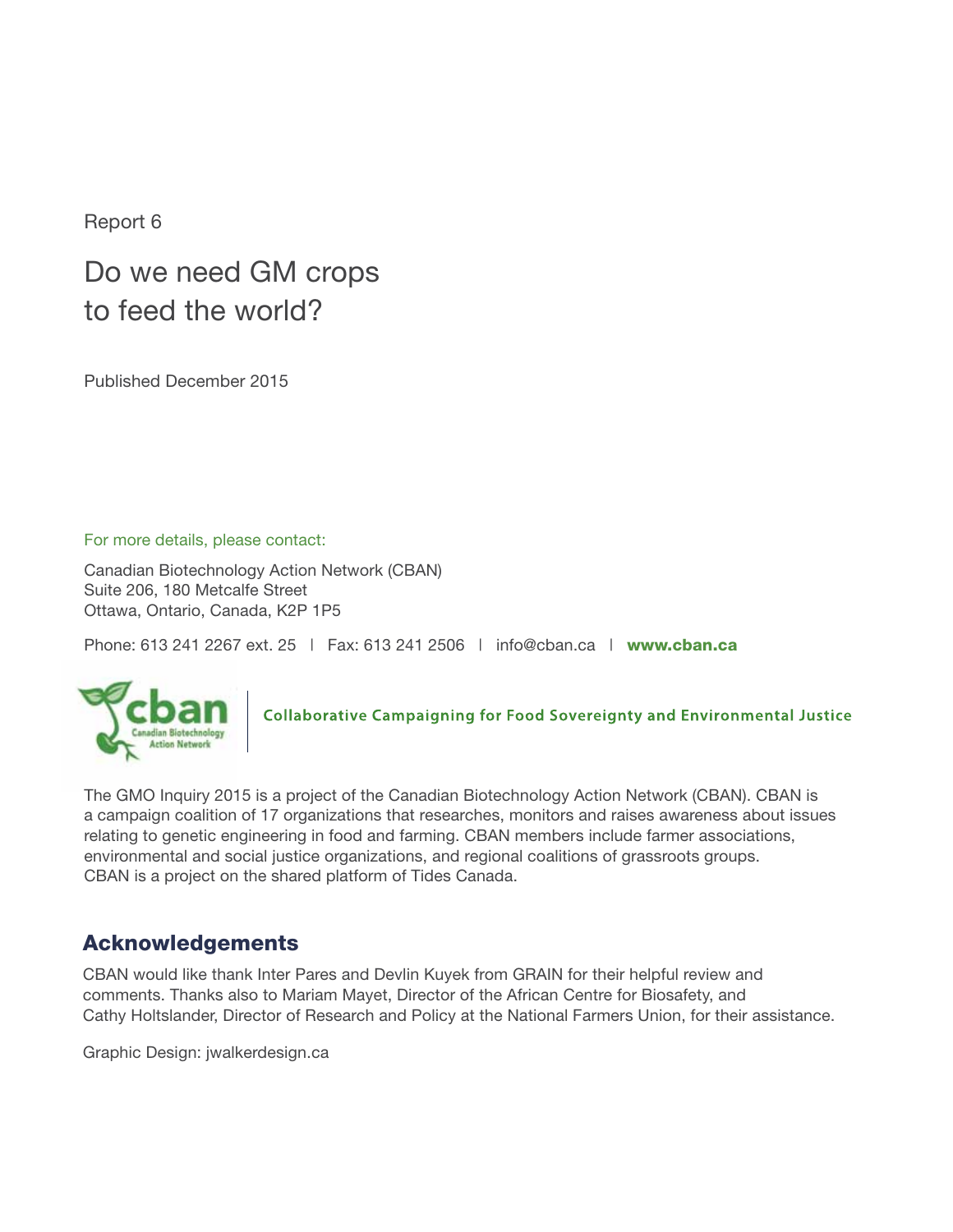# Table of Contents

| GMO Inquiry 2015 3                                                    |  |
|-----------------------------------------------------------------------|--|
| <b>THE CLAIM: WE NEED GM CROPS</b><br><b>TO FEED THE WORLD</b> 4      |  |
| <b>THE REAL PROBLEM.</b> 5                                            |  |
| Box: How many people are hungry?5                                     |  |
| WHY WE DO NOT NEED GM CROPS                                           |  |
| 1. The GM crops that are on the market today                          |  |
| are not designed to address hunger 6                                  |  |
|                                                                       |  |
| Figure 1: Traits as percent of total                                  |  |
|                                                                       |  |
| Figure 2: Crops as percent of total                                   |  |
|                                                                       |  |
| Table 1: Global GM area by country 7                                  |  |
| 2. GM crops have not increased yields 8                               |  |
| Figure 3: Bt cotton: Adoption rates<br>and yield increases in India 9 |  |
| 3. GM crops do not increase<br>farmer incomes9                        |  |
| Figure 4: Rising cost of seed prices                                  |  |
|                                                                       |  |

| 4. GM crops lead to an increase                                         |  |  |  |  |  |  |  |
|-------------------------------------------------------------------------|--|--|--|--|--|--|--|
| in pesticide use and further harm                                       |  |  |  |  |  |  |  |
| to the environment11                                                    |  |  |  |  |  |  |  |
| Pesticide use related to herbicide-tolerant                             |  |  |  |  |  |  |  |
| (Ht) crops and the emergence of<br>herbicide-resistant weeds11          |  |  |  |  |  |  |  |
| Pesticide use related to insect-resistant<br>crops and the emergence of |  |  |  |  |  |  |  |
| Bt-resistant insects11                                                  |  |  |  |  |  |  |  |
| Figure 5: Increase in glyphosate-resistant<br>weeds worldwide12         |  |  |  |  |  |  |  |
| 5. GM crops are patented and owned                                      |  |  |  |  |  |  |  |
| by large corporations 13                                                |  |  |  |  |  |  |  |
| Box: Haiti rejects Monsanto's donation 14                               |  |  |  |  |  |  |  |
| Box: African countries reject GM food aid  .14                          |  |  |  |  |  |  |  |
| Box: Is GM "Golden Rice"                                                |  |  |  |  |  |  |  |
| a solution to malnutrition? 15                                          |  |  |  |  |  |  |  |
|                                                                         |  |  |  |  |  |  |  |
| Box: Food sovereignty 16                                                |  |  |  |  |  |  |  |
|                                                                         |  |  |  |  |  |  |  |
| More resources19                                                        |  |  |  |  |  |  |  |
|                                                                         |  |  |  |  |  |  |  |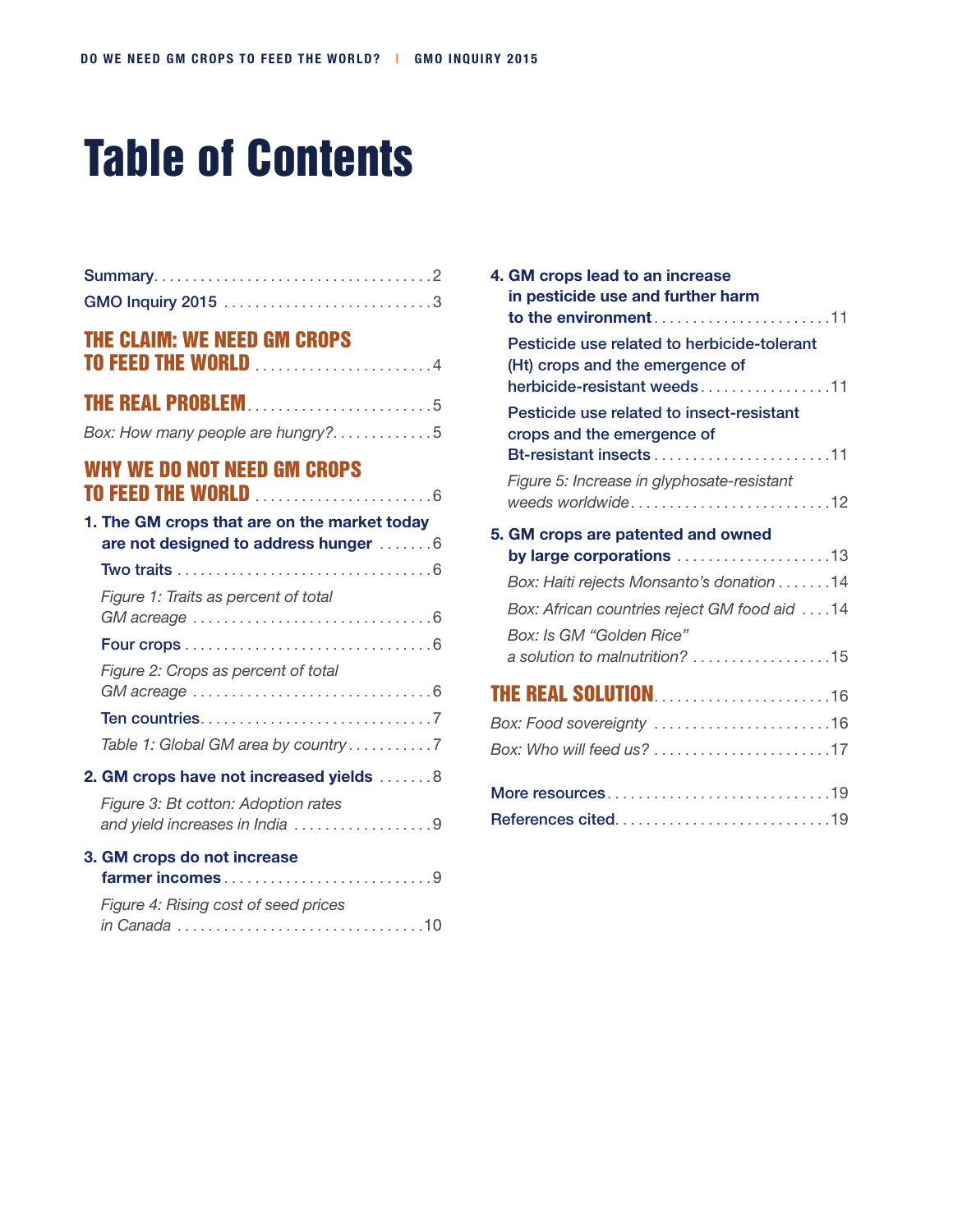# **SUMMARY**

T he promise that genetically modified crops can "feed the world" is largely used by the biotechnology industry to encourage widespread acceptance of this controversial technology, but it is disconnected from the complex reality of world hunger and the limitations of GM crops themselves.

This report challenges the assertion made by the biotechnology industry that genetically modified (GM) crops are needed to "feed the world". The argument that this technology can solve the problem of world hunger, or be a tool towards ending hunger, is compelling but false.

Experience with GM crops shows that the application of GM technology is more likely to enhance and entrench the social, economic and environmental problems created by industrial agriculture and corporate control.

- **1** GM crops on the market are not designed to address hunger.
- **2** GM crops do not increase yields.
- **3** GM crops do not increase farmer incomes.
- **4** GM crops increase pesticide use and harm the environment.
- **5** GM crops are patented and owned by large corporations.

T **his sixth and final report of the GMO Inquiry** 2015 answers the question, "*Do we need GM crops to feed the world?*"

This report is an updated edition of a report originally published by CBAN in October 2014, called *Will GM Crops Feed the World?* Updates include information from the five other reports of the GMO Inquiry, published over the course of 2015, to continue a critical examination of the claim that we need genetically modified crops (and animals) to address global hunger and provide enough food for a growing population.

GMO Inquiry's previous reports examine the impacts and risks of GM crops and foods for

consumers, farmers, and the environment over the past twenty years, and investigate where in the world GM crops are grown and how they are regulated. All these reports and summary pamphlets can be found at [www.gmoinquiry.ca.](http://www.gmoinquiry.ca)

The research in this report begins to look ahead to understand what role – if any – GM crops and foods should play in the future of our food and farming systems. In 2016, CBAN will continue to work with partners in Canada and around the world to envision a healthy, sustainable and just food system.

Join the conversation and get involved at [www.cban.ca](http://www.cban.ca).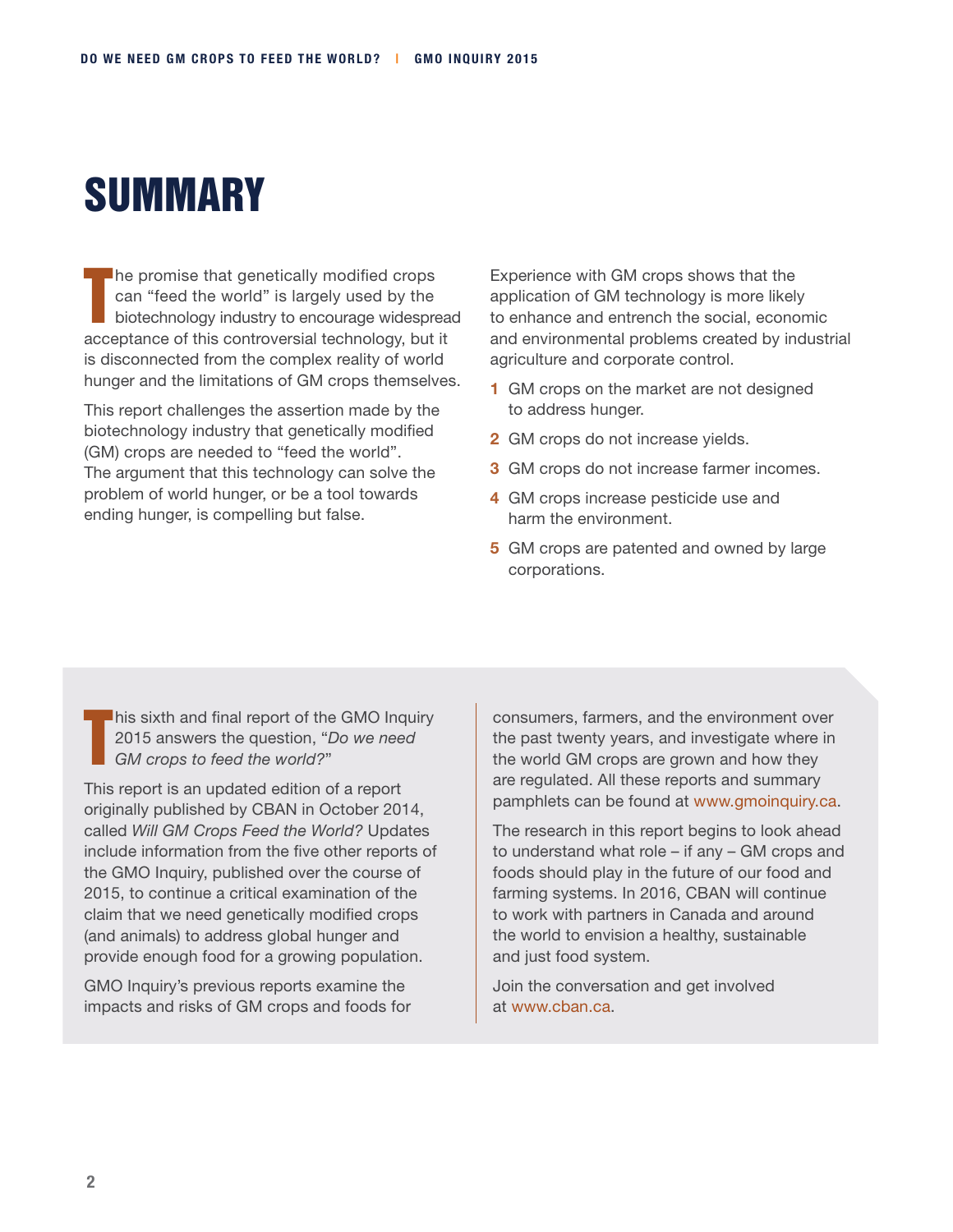# GMO Inquiry 2015

T wenty years ago, in 1995, the Canadian government approved the first genetically modified (GM, also called genetically engineered or GE) canola varieties, as well as the first GM soy, GM tomatoes (not currently on the market) and GM potatoes (not currently on the market). With these decisions, the government introduced genetically modified crops into our environment and food system for the first time.

After 20 years, we still have major unanswered questions and hear conflicting messages about the impacts and risks of GM crops and foods. Even while our questions persist, the Canadian government has just approved the first-ever GM apple (this will be the first GM fruit grown in Canada) and could soon approve the first GM food animal (a GM salmon).

Canadian farmers and eaters want to know the impacts of GM crops – on our environment, our food and farming systems, our economy, and on our health. We want to know about the food we're growing, eating and buying. And we want to know who truly benefits from GM crops and foods, and who pays their costs and bears the burden of their risks.

The Canadian government has not monitored or shared detailed information to answer these questions. However, research in Canada and from around the world, as well as the experiences of farmers in Canada and other countries, helps shed light on the problems with GM over the past two decades. It's time to bring our research together and assess the evidence, so that we can decide whether GM crops have a place in the future of our food system.

This is the sixth of a series of reports that are part of **GMO Inquiry 2015**.

All reports are posted at www.[gmoinquiry.ca](http://www.gmoinquiry.ca).

- Where in the world are GM crops and foods? [www.gmoinquiry.ca/where](http://www.gmoinquiry.ca/where)
- Are GM crops better for the environment? [www.gmoinquiry.ca/environment](http://www.gmoinquiry.ca/environment)
- Are GM foods better for consumers? [www.gmoinquiry.ca/consumers](http://www.gmoinquiry.ca/consumer)
- Are GM crops better for farmers? [www.gmoinquiry.ca/farmers](http://www.gmoinquiry.ca/farmers)
- Are GM crops and foods well regulated? [www.gmoinquiry.ca/regulation](http://www.gmoinquiry.ca/regulation)
- Do we need GM crops to feed the world? [www.gmoinquiry.ca/f](http://www.gmoinquiry.ca/feedingtheworld)eedingtheworld



Read and print the summary pamphlet for this report at [GMOinquiry.ca/](http://www.GMOinquiry.ca/regulation) feedingtheworld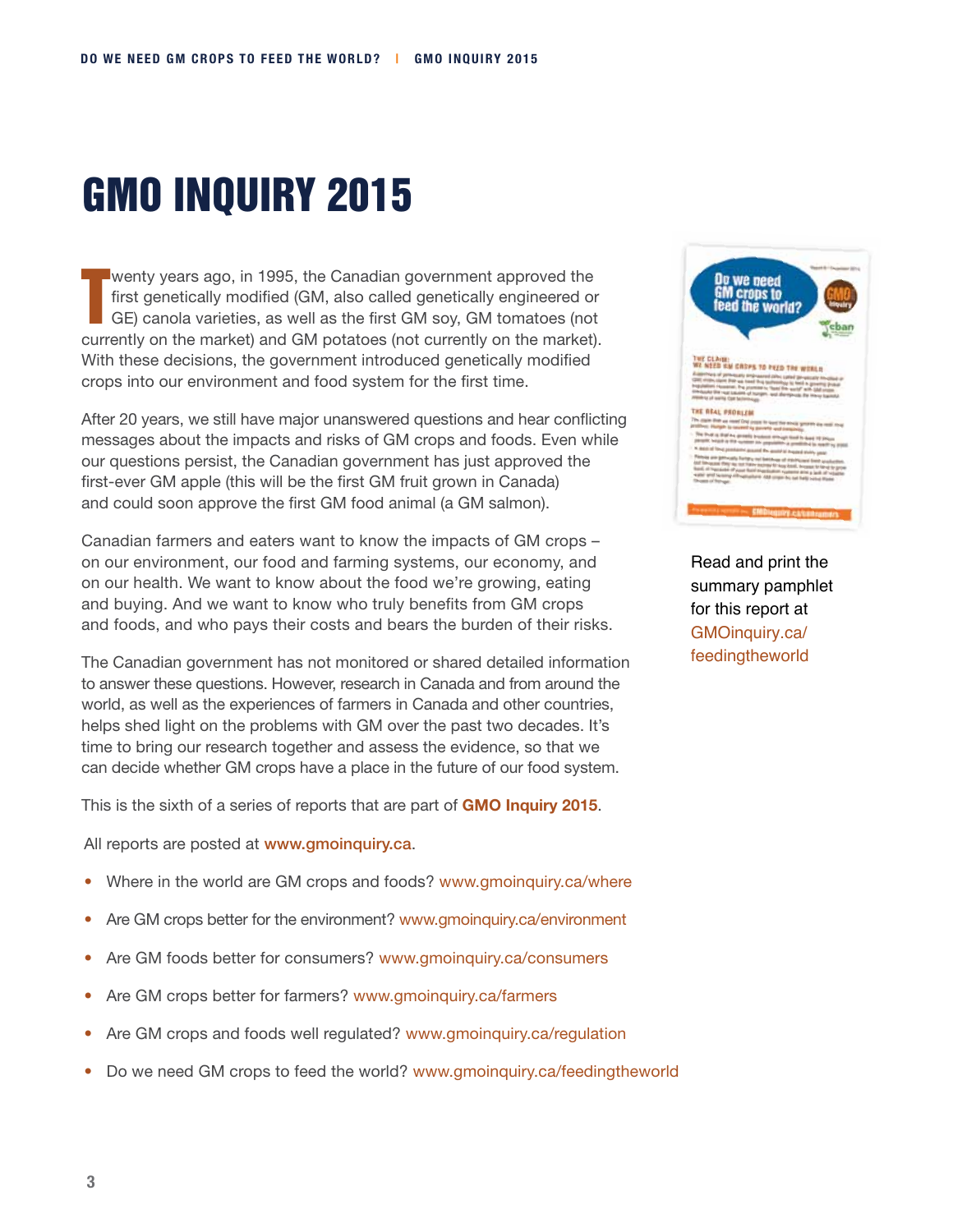# The claim: We need GM crops to feed the world

P roponents of genetically engineered (GE; also called genetically modified or GM) crops claim that we need this technology to address the current global hunger crisis, and to feed a growing global population. We often hear that we will need to double our global food production by 2050 to meet the growing demand, and that GM crops provide an essential way to meet this goal.

The biotechnology industry also tells us that GM crops are better for the environment, and will provide the tools that farmers need in a time of climate chaos. It claims that GM crops provide higher yields and higher incomes for farmers around the world, including small-scale growers in the Global South.

These assertions, however, are not true, and the promise to "feed the world" with GM crops overlooks the real causes of hunger and disregards the many harmful impacts of using the technology.

**To turn a blind eye to** 40,000 people starving to death every day is a moral outrage… We have an ethical commitment not to lose time in implementing transgenic technology.

**The challenge of feeding** the planet and doubling food supply in the next 36 years is the greatest challenge facing mankind today. … There are 7.2 billion people on the planet. There will be 9.6 billion by 2050. The demand for food will double… [Using GM food and data science is] the only thing that will enable us to feed the planet without encroaching on the forests and wetlands…. This represents a business opportunity, but from a societal perspective, it's very important.

— Robert Fraley, CEO of Monsanto, Winner of the World Food Prize 2013<sup>2</sup>

<sup>—</sup> Klaus Leisinger, head of Novartis Foundation for Sustainable Development<sup>1</sup>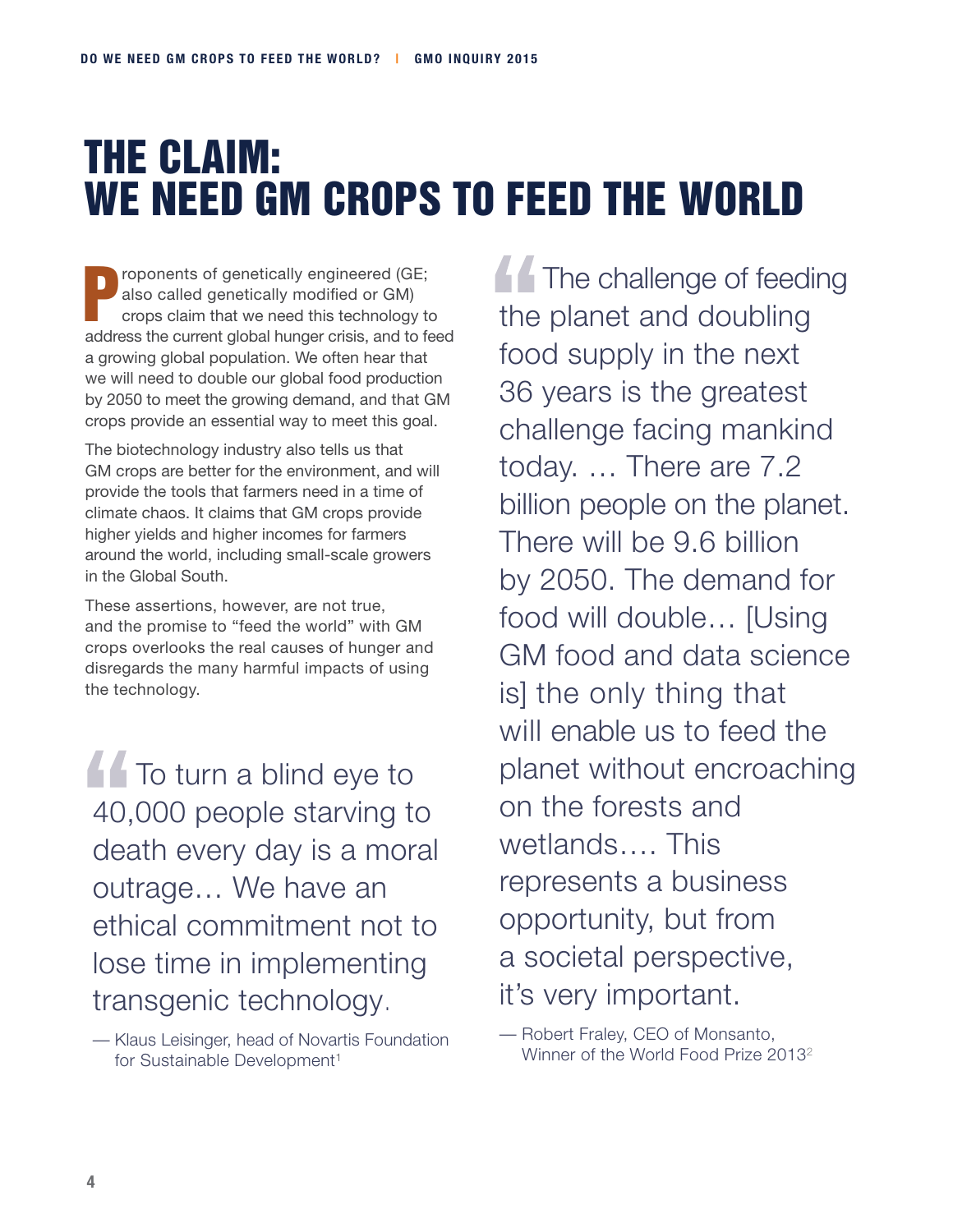# the real problem

T he claim that we need GM crops to "feed the world" ignores the real, root problem: **Hunger is caused by poverty and inequality**. People are generally hungry not because of insufficient agricultural production, but because they do not have money to buy food, access to land to grow food, or because of complex problems like food spoilage, poor food distribution systems and a lack of reliable water and infrastructure for irrigation, storage, transport and financing. If these deeper problems are not addressed, and as long as food is not reaching those who are hungry and poor, increased agricultural production will not help reduce food insecurity.3

Hunger is not the result of too little food being produced, but rather of marginalization and disempowerment of the poorest, who lack the purchasing power they need to procure the food that is available.

— Olivier De Schutter, former United Nations Special Rapporteur on the Right to Food<sup>4</sup>

**We already produce enough food to feed the world's population,**<sup>5</sup> **and did so even at the peak of the world food crisis in 2008.**<sup>6</sup> **In fact, current global food production provides enough to feed 10 billion people.**<sup>7</sup> The world produces 17% more food per person than it did 30 years ago, and yet, the number of food insecure people is still very high. The food price crises of 2008 and 2011 both took place in years of record global harvests,<sup>8</sup> clearly showing that these crises were not the result of scarcity. However, over a third of all global food

production – 1.3 billion tonnes – is wasted annually, during production, processing and storage, as well as in grocery stores and from our plates.<sup>9,10</sup>

Hunger is clearly a political, social and economic problem. Its only real solution, then, also needs to be a political, social and economic one.

**A** Gene splicing is not intrinsically capable of surmounting obstacles like poor roads, inadequate rural credit systems and insufficient irrigation.

— Dominic Glover, Institute of Development Studies,  $UK<sup>11</sup>$ 

## How many people are hungry?

A ccording to the United Nation's Food and Agriculture Organisation (FAO), 805 million people were chronically undernourished in 2012-2014. This means that one in every nine people in the world does not have enough food for an active and healthy life.<sup>12</sup>

Approximately 98% of the hungry people in the world live in developing countries, and 65% of them live in just seven countries.<sup>a</sup> Women account for 60% of the hungry people in the world.13

a These are: India, China, the Democratic Republic of Congo, Bangladesh, Indonesia, Pakistan and Ethiopia.<sup>13</sup>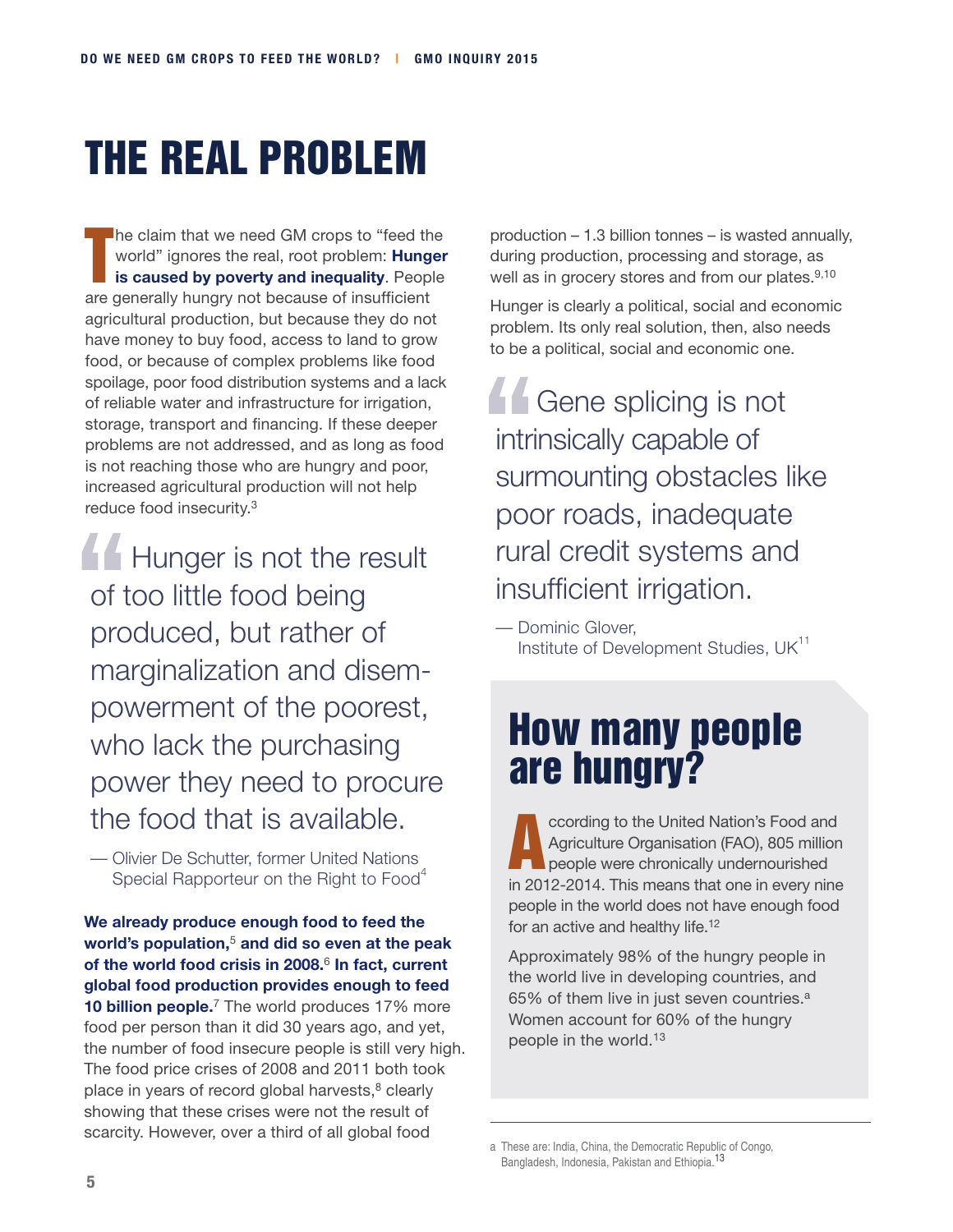# WHY WE DO NOT NEED GM CROPS TO FEED THE WORLD

## 1. The GM crops that are on the market today are not designed to address hunger

#### **Two traits**

In 2014, 57% of the world's GM crops were engineered to be tolerant to a particular group of herbicides, 15% were engineered to be toxic to insects, and 28% were "stacked" with both herbicide tolerance and insect resistance (fig. 1).<sup>14</sup> This means that 85% of all GM crops are herbicide tolerant. Other traits, such as virus resistance and drought tolerance, collectively account for less than 1% of global GM crop acres.

#### **Four crops**

Four GM crops account for 99% of worldwide GM crop acreage: soy, corn, cotton and canola (fig. 2).15,b All four are used primarily to produce fuel, or for processed food and animal feed.16

There are very few GM fruits and vegetables on the market, or GM grains that are used for direct human consumption. In fact, shifts to commodity farming have displaced the cultivation of important local food crops. In Brazil and Argentina, large areas of farmland and forests are now being used to produce GM corn and soy for animal feed and biofuels instead of food crops.17

b Along with these four GM crops, small amounts of GM sugar beet (Canada, U.S.), alfalfa (U.S.), some squash varieties (U.S.), eggplant (Bangladesh), and papaya (U.S., China), are also grown, but their acreages collectively account for less than 1% of worldwide GM acres.

#### Figure 1: GM traits as percent of total GM area



#### Figure 2: GM crops as percent of total GM area

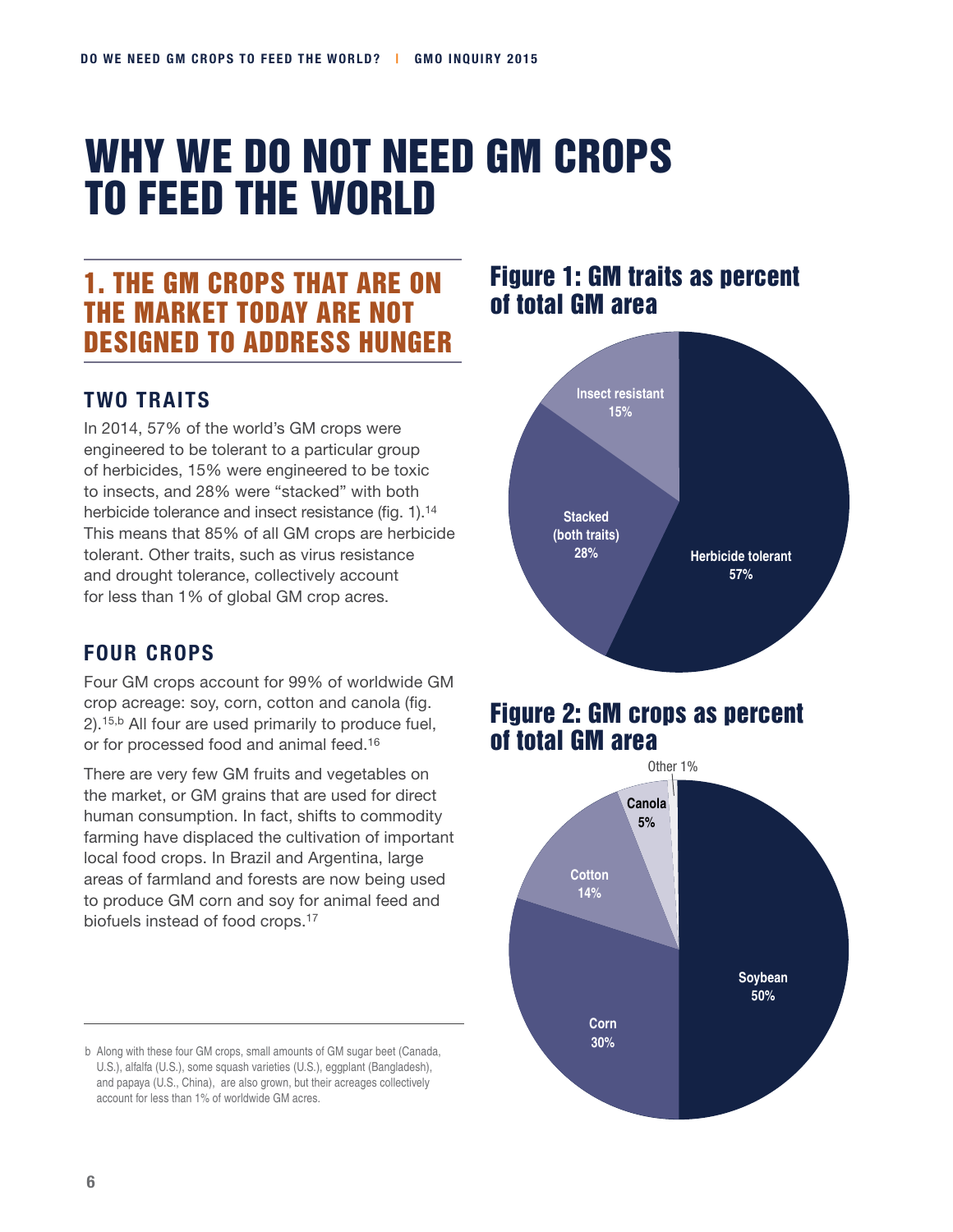#### **Ten countries**

The large majority of GM acreage can be found in just a handful of countries. Just three countries – US, Brazil and Argentina – grow over 77% of the world's GM crops (Table 1).18 **Ten countries account for 98% of the total GM acres**.<sup>19</sup> These are all countries that either already have highly industrialized agricultural systems, oriented to produce cash crops and export crops, or those that are trying to move towards an increasingly industrialized system. In 2014, 28 countries in the world grew GM crops, but 19 of these grew only 1% or less each of the total GM acreage.

## Table 1: Global GM area by country

|                  | <b>Country</b>        | <b>Area (millions</b><br>of hectares) | % of global<br><b>GM hectares</b> | <b>Crops</b>                                                             |                                                                                                                       |  |
|------------------|-----------------------|---------------------------------------|-----------------------------------|--------------------------------------------------------------------------|-----------------------------------------------------------------------------------------------------------------------|--|
|                  | <b>USA</b>            | 73.10                                 | 40.3%                             | Corn, soybean, cotton,<br>canola, sugar beet,<br>alfalfa, papaya, squash | 98%<br>77%<br>90%                                                                                                     |  |
| $\overline{2}$   | <b>Brazil</b>         | 42.20                                 | 23.3%                             | Soybean, corn, cotton                                                    | <b>OF GLOBAL</b>                                                                                                      |  |
| 3                | <b>Argentina</b>      | 24.30                                 | 13.4%                             | Soybean, corn, cotton                                                    | <b>GM</b>                                                                                                             |  |
| $\overline{4}$   | India                 | 11.60                                 | 6.4%                              | <b>Cotton</b>                                                            | <b>HECTARES</b>                                                                                                       |  |
| $\overline{5}$   | Canada                | 11.60                                 | 6.4%                              | Canola, corn, soybean,<br>sugarbeet                                      |                                                                                                                       |  |
| $6\phantom{.}6$  | China                 | 3.90                                  | 2.1%                              | Cotton, papaya                                                           |                                                                                                                       |  |
| $\sqrt{ }$       | <b>Paraguay</b>       | 3.90                                  | 2.1%                              | Soybean, corn, cotton                                                    |                                                                                                                       |  |
| $\, 8$           | <b>Pakistan</b>       | 2.85                                  | 1.6%                              | <b>Cotton</b>                                                            |                                                                                                                       |  |
| $\boldsymbol{9}$ | <b>South Africa</b>   | 2.70                                  | 1.5%                              | Corn, soybean, cotton                                                    |                                                                                                                       |  |
| 10               | <b>Uruguay</b>        | 1.64                                  | 0.9%                              | Soybean, corn                                                            |                                                                                                                       |  |
| 11               | <b>Bolivia</b>        | 1.00                                  | 0.6%                              | Soybean                                                                  | So far, there are no GM                                                                                               |  |
| 12               | <b>Philippines</b>    | 0.83                                  | 0.5%                              | Corn                                                                     | crops on the market that                                                                                              |  |
| 13               | <b>Australia</b>      | 0.54                                  | 0.3%                              | Cotton, canola                                                           | are engineered for higher                                                                                             |  |
| 14               | <b>Burkina Faso</b>   | 0.45                                  | 0.3%                              | Cotton                                                                   | productivity, are nutritionally                                                                                       |  |
| 15               | <b>Myanmar</b>        | 0.32                                  | 0.2%                              | Cotton                                                                   | enhanced, or have tolerance                                                                                           |  |
| 16               | <b>Mexico</b>         | 0.17                                  | 0.1%                              | Cotton, soybean                                                          | to environmental conditions                                                                                           |  |
| 17               | Spain                 | 0.13                                  | 0.1%                              | Corn                                                                     | such as high salinity or<br>flooding. The only exception<br>is Monsanto's GM Drought-<br>Guard drought-tolerant corn, |  |
| 18               | Colombia              | 0.10                                  | 0.1%                              | Cotton, corn                                                             |                                                                                                                       |  |
| 19               | Sudan                 | 0.09                                  | 0.05%                             | Cotton                                                                   |                                                                                                                       |  |
| 20               | <b>Honduras</b>       | 0.03                                  | 0.02%                             | Corn, soybean, canola                                                    | approved in the US in 2011. <sup>21</sup>                                                                             |  |
| 21               | <b>Chile</b>          | 0.01                                  | 0.01%                             | Corn                                                                     | However, DroughtGuard corn                                                                                            |  |
| 22               | Portugal              | 0.009                                 | 0.005%                            | Corn                                                                     | only provides modest protection                                                                                       |  |
| 23               | Cuba                  | 0.003                                 | 0.002%                            | Corn                                                                     | in moderate drought conditions                                                                                        |  |
| 24               | <b>Czech Republic</b> | 0.002                                 | 0.001%                            | Corn                                                                     | (not during extreme drought),                                                                                         |  |
| 25               | Romania               | < 0.001                               | < 0.001%                          | Cotton, soybean                                                          | and conventional varieties<br>often perform just as well                                                              |  |
| 26               | Slovakia              | < 0.001                               | < 0.001%                          | Corn                                                                     | in these conditions. <sup>22,23</sup>                                                                                 |  |
| 27               | <b>Costa Rica</b>     | < 0.001                               | < 0.001%                          | Corn                                                                     | For more details see the                                                                                              |  |
| 28               | <b>Bangladesh</b>     | < 0.001                               | < 0.001%                          | Eggplant                                                                 | <b>GMO Inquiry report "Where</b><br>in the World are GM Crops<br>and Foods?"                                          |  |
|                  | <b>28 COUNTRIES</b>   | 181.48m hectares                      | 100%                              | 9 crops                                                                  |                                                                                                                       |  |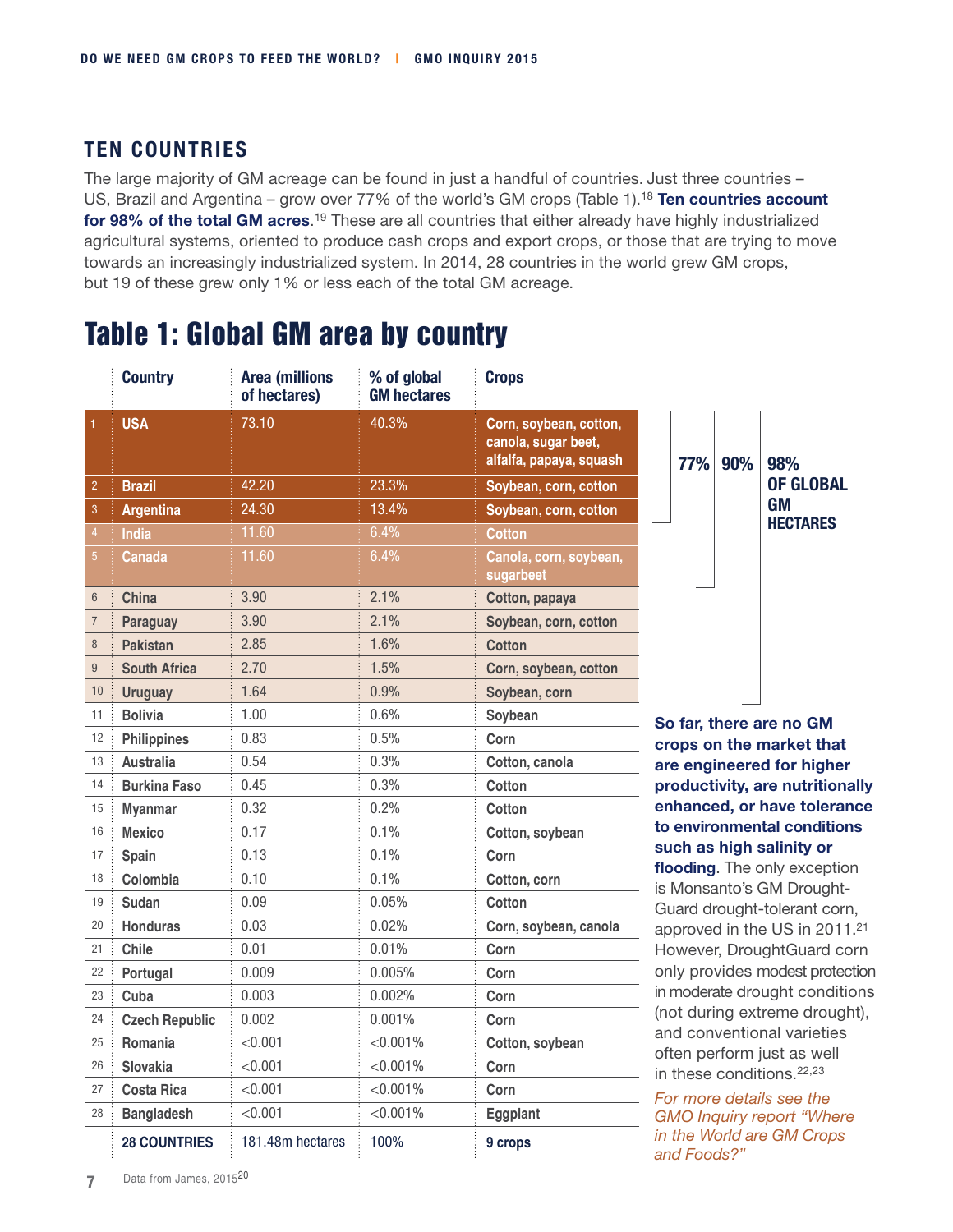## 2. GM crops have not increased yields

Overall, conventionally bred varieties remain more effective, are less costly to develop, and it is these hybrids – not the GM traits themselves – that account for the yield increases we have seen in major cereal crops like soy and corn in recent decades.24,25 In addition, farmers around the world have been – and still are – growing and saving seed from ancient and traditional varieties that are drought, flood and salt tolerant, and these seeds are still in cultivation and being saved in community seed banks in several countries.<sup>26</sup>

#### **Studies looking at the overall yields of GM crops show that yields have not increased in either the Global North or South with the commercialization**

**of GM crops.** A well-known study by Doug Gurian-Sherman found that in the US, for instance, over the 13-year period after GM crops were commercialized, yields from herbicide-tolerant soy and corn did not increase.27 GM insect-resistant (Bt) corn varieties showed a yield advantage during high insect infestation levels, but otherwise did not offer an advantage over non-GM varieties. Similarly, a study comparing yields of corn and canola in Western Europe, where GM crops are not being grown, and North America, found that Western Europe has seen similar or greater yield increases without GM crops.28

In India, where over 90% of the cotton acreage is now under Bt cotton, yields have been inconsistent, and especially low in dry areas that are reliant on rainfall. While proponents claim that there has been a countrywide increase in cotton yields since GM cotton was introduced in 2002, studies show that much of the total yield increase in cotton took place before most farmers were growing GM cotton. In fact, 70% of the 73% yield increase reported since GM cotton was introduced took place between 2002 and 2005, when only 0.5% to 5% of the total area under cotton had shifted to GM (fig. 3).<sup>29</sup> Yield increases cannot therefore be attributed to the new

GM seed, and were almost certainly due to other factors such as infrastructural improvements to irrigation and seed improvements in hybrid varieties over this period.30 **Between 2005 and 2012, when over 90% of India's cotton acres were planted with Bt cotton, yields increased by only 2%**. 31

Some regions in India have experienced drastic failures of GM cotton yields. In the state of Andhra Pradesh, for instance, where land holdings are small, soils marginal, and unpredictable monsoons the only source of water, the government estimates that 3.3 of the 4.7 million acres planted with GM cotton in 2011 had a loss in yield of more than 50%.32 Overall, in states such as Andhra Pradesh and Maharashtra, average yields are currently either the same as, or less than, the levels they were at before GM cotton was introduced.33 Farmers in Punjab, who have regular access to irrigation, have seen yield increases in some years. The state of Gujarat accounts for much of the overall increase in cotton production, but along with introducing Bt cotton, has also made several improvements in infrastructure over the past decade, such as constructing dams for irrigation.34 In a report released in August 2012, the Indian Parliamentary Standing Committee on Agriculture concluded, **"After the euphoria of a few initial years, Bt cotton cultivation has only added to the miseries of the small and marginal farmers."**35 The committee called for a complete ban on open field trials of GM crops in India, until the country was able to develop a better regulatory and monitoring system.

The failures of Bt cotton crops in India have been attributed to poor quality seeds, the emergence of secondary pests, target insects (bollworm) developing resistance, and the fact that Bt varieties, which were developed in the US, were not well suited to Indian agriculture.<sup>36</sup> This has led to a crop that is poorly adapted to the local environmental – or for that matter socio-economic – conditions of the countries where it is being marketed in the Global South.

*For more details see the GMO Inquiry report "Are GM Crops Better for Farmers?"*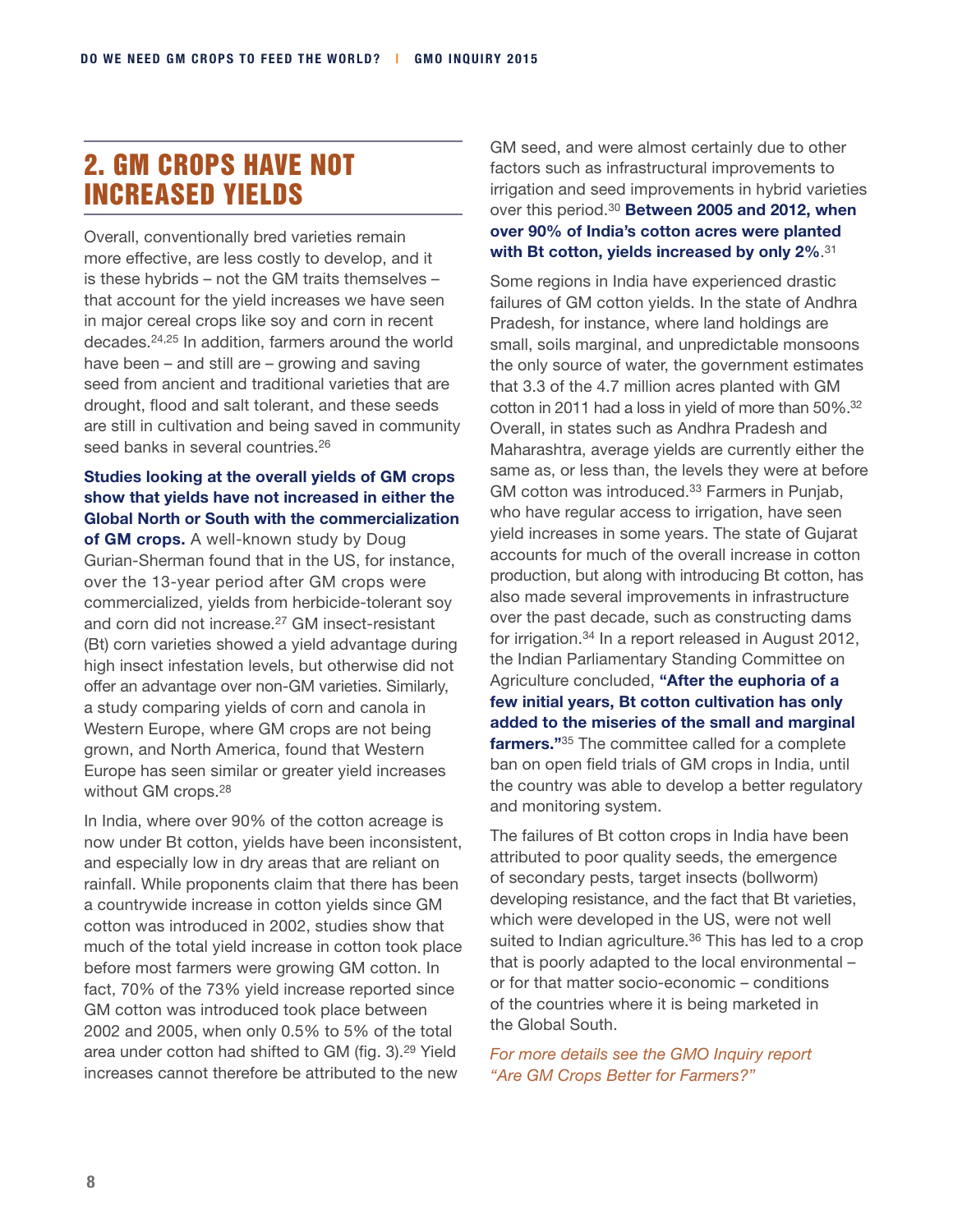## FIgure 3: Bt Cotton: Adoption rates and yield increases in India



**After the euphoria of a** few initial years, Bt cotton cultivation has only added to the miseries of the small and marginal farmers.

— Indian Parliamentary Standing Committee on Agriculture, 2012

## 3. GM crops do not increase farmer incomes

Since yields have not significantly improved due to GM traits, and GM crops have sometimes actually failed, farm incomes in the Global South have not seen a consistent or overall increase as a result of GM adoption. Additionally, the cost of proprietary GM seed is much higher than that for traditional and conventional varieties.

In India, for instance, a packet of GM Bt cotton seeds can cost anywhere from Rs. 700 to Rs. 2000 (CAD\$12 to \$36), which is three to eight times as much as the cost of non-GM hybrid seed.37 In addition, **Monsanto's virtual monopoly over the Indian cotton seed market means that farmers cannot find non-GM seed on the market**. Monsanto's Bt cotton is sold under several

brand names because the company has licensing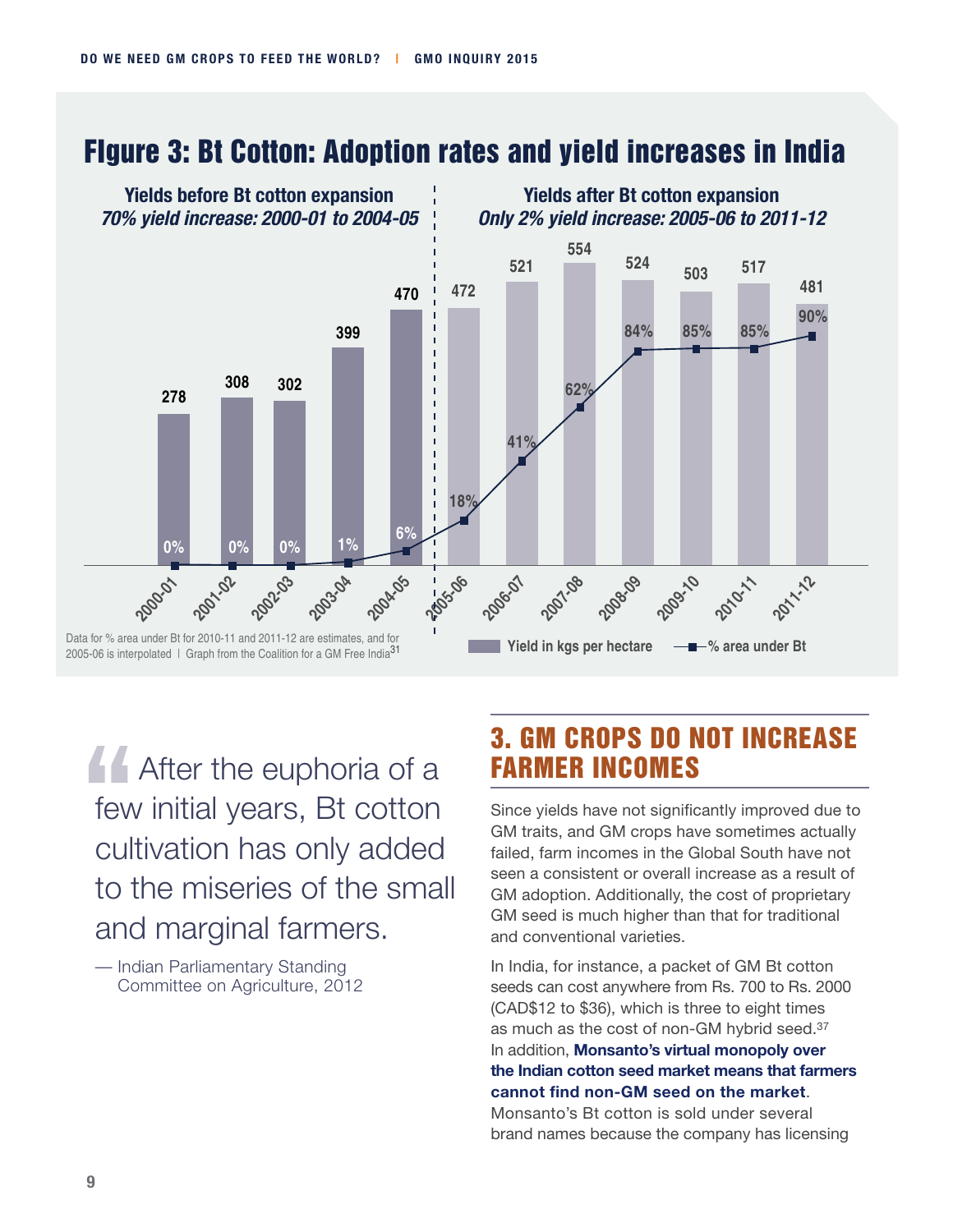agreements with a number of Indian seed companies. Few farmers have any choice but to buy Monsanto's Bt cotton.38 Farmers often take out loans in order to afford costly GM seed, and, if yields are low and they are unable to pay back their loans, they are pushed deeper into a cycle of poverty and dependency. This cycle, which began with the shift from traditional, farmer-saved seed to more expensive, proprietary hybrid seeds, has been exacerbated by the introduction of even higherpriced GM cotton seed.

**When crops fail, the consequences can be dire for resource-poor farmers, their families and communities.** High prices, debt cycles and crop failures have triggered thousands of farmers in the cotton-growing belt of India to commit suicide. In 2008, 16,196 Indian farmers took their own lives.

In 2009, this number rose to 17,368. Between 1995 and 2013, 300,000 farmers committed suicide in India.39,40,41 A majority of these suicides took place in the cotton growing states in India, some of whose governments

have incentivized Bt cotton cultivation over the past decade.42

Rising seed and input costs can be seen in other countries as well. In South Africa, where GM corn was introduced in 1998, seed costs have steadily increased as the acreage under GM corn has grown. In 2004, when 20% of corn seed sold was GM, seed costs accounted for 6% of corn farmers' total expenditures. By 2011, when 77% of the total corn seed sold in South Africa was GM, seed costs represented 13% of farmers' input costs.43 Seed costs for GM corn increased by 30-35% in just three years, from 2008 to 2011.44

Similarly, in Canada, cost for seed of GM varieties of crops is higher than for non-GM varieties, and seed costs, generally, have risen from 2.5% of farm costs in 1981 to 4.6% in 2014.45 This increase is caused, in part, by the increased use of patented seed, which has climbed much faster than the cost of non-GM seed (see fig. 4).

*For more details see the GMO Inquiry report "Are GM Crops Better for Farmers?"*



## Figure 4: Rising cost of seed prices in Canada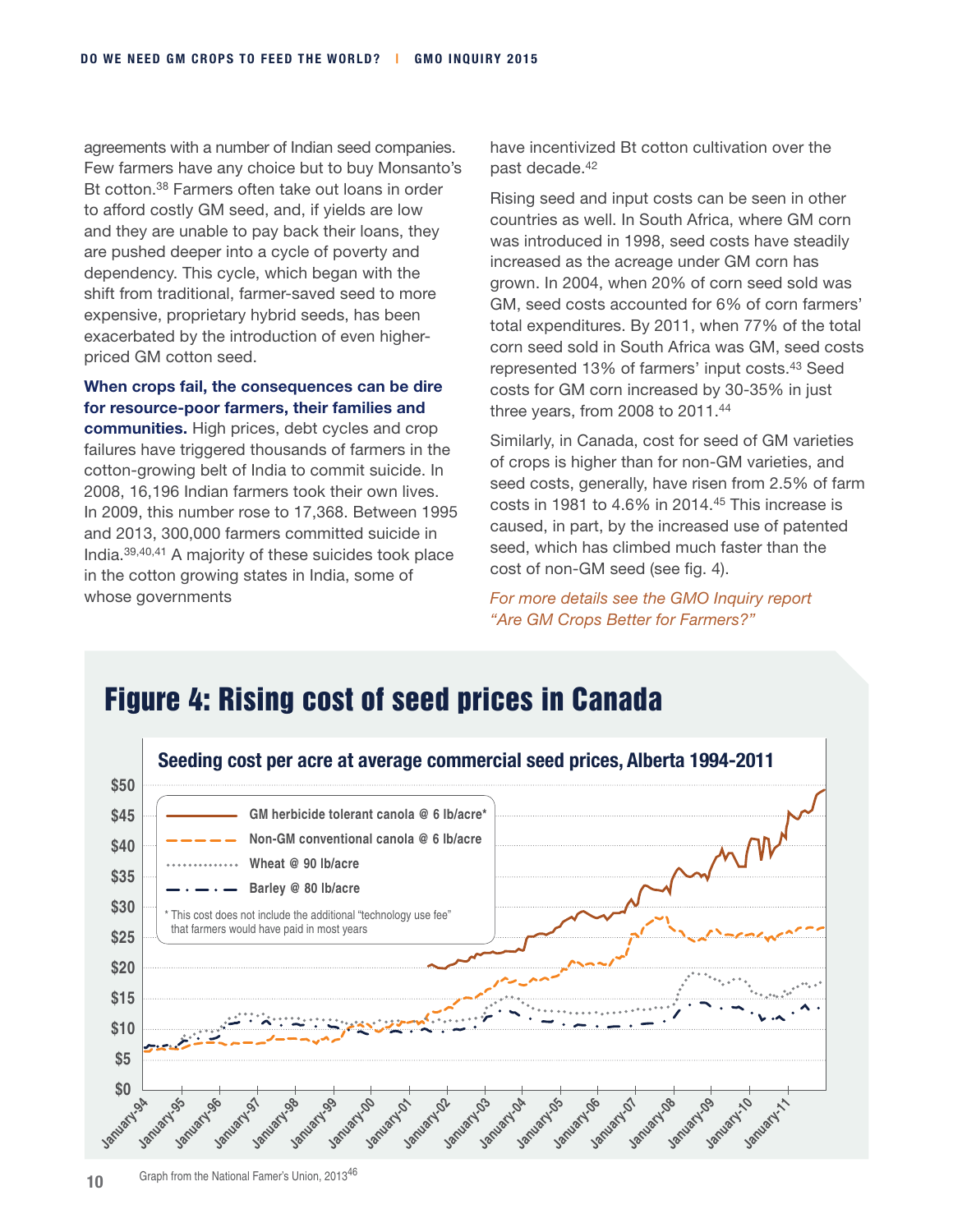## 4. GM crops lead to an increase in pesticide use and further harm to the environment

Corporate manufacturers of GM seeds claim that GM crops reduce the use of pesticides.<sup>c</sup> However, **studies have found that pesticide use has increased rather than decreased with the cultivation of GM crops, in both the Global South and North**.

#### **Pesticide use related to herbicidetolerant (Ht) crops and the emergence of herbicide-resistant weeds**

In the US, Department of Agriculture data shows that although there was an initial reduction in pesticide applications, this trend did not last. **By 2011, pesticide usage was 24% higher per acre for GM crops than it was for conventional fields**. 47 Herbicide-tolerant crops, in particular, have encouraged the use of brand-name chemical herbicides, such as Monsanto's glyphosate-based herbicide Roundup, and have increased herbicide use by 527 million pounds in the past 16 years.<sup>48</sup>

Similar patterns can be seen in Latin America. In Argentina, glyphosate use has increased from 20-26 million litres per year in 1996-1999 to 200 million litres by 2013.49 All this herbicide was applied on GM soy fields.50 In Brazil, herbicide use increased by 43% between 2006 and 2012 as the area planted with GM crops tripled. The average consumption of pesticides in Brazil rose from approximately 7 kilograms a hectare in 2005 to 10.1 kilograms in 2011.51

This extensive use of Roundup on large areas of land being cultivated with herbicide-tolerant crops – corn, canola, cotton, soy and white sugar beet – has led to the emergence of weeds that are resistant to the herbicide, or "superweeds."52 There are now 32 weeds worldwide that have developed resistance to glyphosate (fig. 5); 15 of them are in the US, and five in Canada.53 **In 2013, the USDA estimated that 28.3 million hectares of US farmland were infested with glyphosateresistant weeds**. 54

As a response to glyphosate-resistant weeds, companies have developed GM crops that are tolerant to the herbicides 2,4-D and dicamba. Varieties of GM corn and soy tolerant to 2,4-D have been approved in Canada. These crops do not provide a long-term solution: In one of the only studies that has looked at pesticide use since the introduction of GM crops, Charles Benbrook predicted that widespread use of 2,4-D-resistant crops in the US could increase 2,4-D use by 50%,55 and will lead to weeds developing resistance to these chemicals as well. In fact, past and current use has already led to 16 species of weeds resistant to 2,4-D around the world (four of these are found in the US and two in Canada) and six species resistant to dicamba, (two of which are in the US, two in Canada, and two in other countries). $56$  Exposure to 2,4-D has been linked to a number of serious health problems.

#### **Pesticide use related to insect-resistant crops and the emergence of Bt-resistant insects**

GM insect-resistant crops are engineered with a gene from the bacteria *Bacillus thurengiensis*, or "Bt", to produce a toxin that kills some groups of insects.

**The use of Bt crops in the US has reduced the use of insecticides by 123 million pounds.**<sup>57</sup> **However, this figure does not represent the full environmental reality, because the Bt plants themselves produce an insecticidal toxin that is not quantified**, and may have adverse environmental impacts, including on soil and non-target organisms. Benbrook estimates that the amount of Bt toxin produced by GM insect-resistant corn and cotton in the US is the same or higher than the average rates of insecticide application for those crops.<sup>58</sup>

In India, the cultivation of insect-resistant crops such as Bt cotton led to an initial reduction of the Bt crops' target species (*Lepidoptera* species, primarily the cotton bollworm), but that decline then allowed the emergence of secondary pests, which have not been a significant threat to cotton crops in the past. For example, mealybugs, aphids and thrips now pose serious problems for cotton farmers across the country.59,60

c The term pesticide includes herbicides, fungicides and insecticides.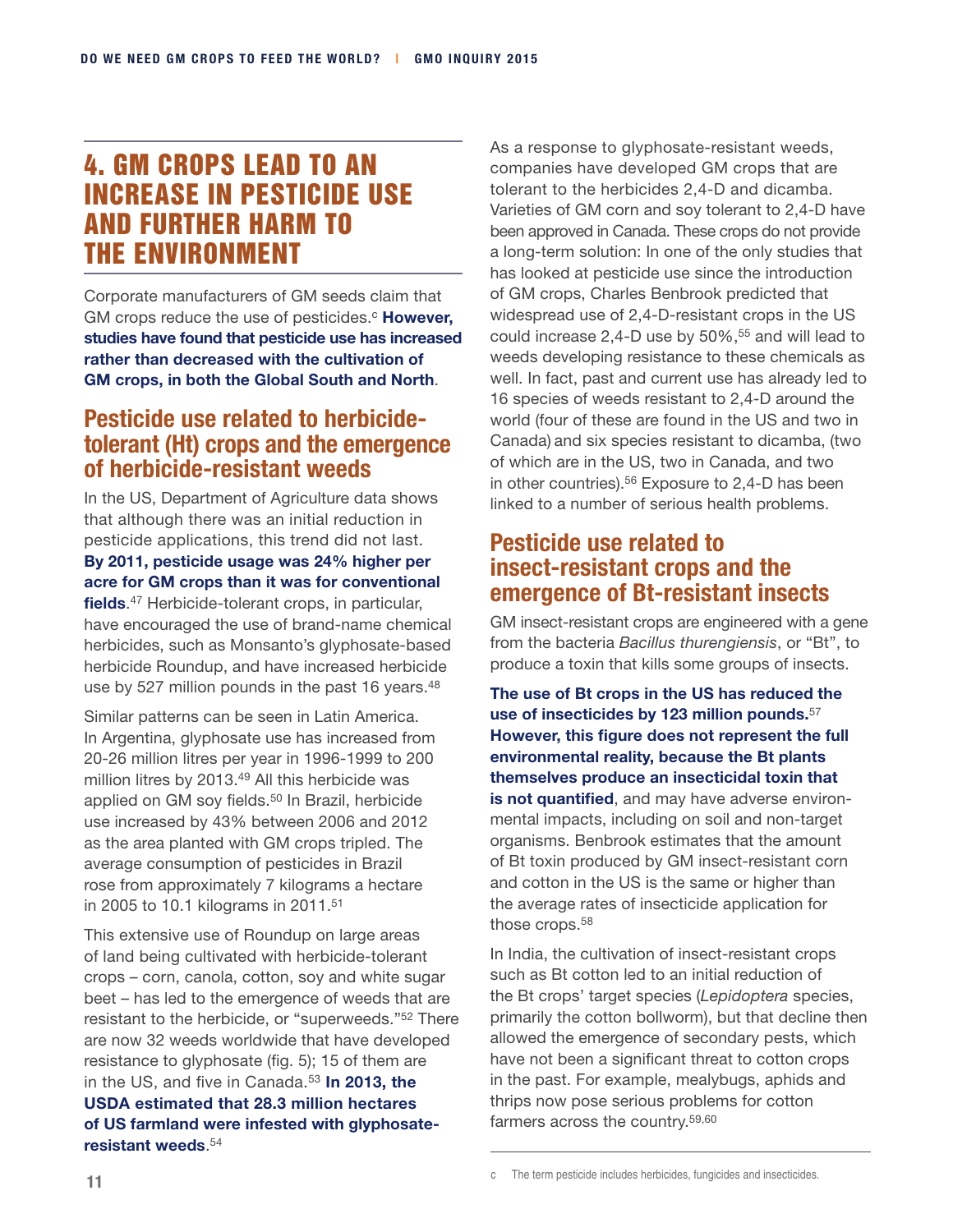In addition, after a few seasons of exposure to Bt cotton, some bollworm species have developed resistance to Bt cotton in India, as well as in other GM cotton growing countries.<sup>61,62</sup> Industry and government scientists are increasingly recommending other pesticides as solutions for both problems, pushing up already-high input costs, and leading to increased risks of harmful environmental and health consequences. **While pesticide reduction was the primary selling point for Bt cotton adoption in India, recent studies have found that overall pesticide use has not decreased in any state that grows Bt cotton, with the exception of Andhra Pradesh**. 63

The spread of herbicide-resistant weeds and insects resistant to Bt plants shows that current GM crops do not fit into a long-term and sustainable approach to farming but are short-lived technologies that create new problems for farmers and the environment. Industry responses to weed and insect resistance,

which focus on shifting to other pesticides and GM seeds, merely replace one failing technology with another. Instead of solving a problem for farmers, this technological treadmill further embeds farmers in a cycle of environmental and economic problems and keeps farmers reliant on expensive corporate products.

*For more details see the GMO Inquiry report "Are GM Crops Better for the Environment?"*

Pesticide reduction was the primary selling point for Bt cotton adoption in India, but overall pesticide use has not decreased in any state that grows Bt cotton, with the exception of Andhra Pradesh

## Figure 5: Increase in glyphosate-resistant weeds worldwide

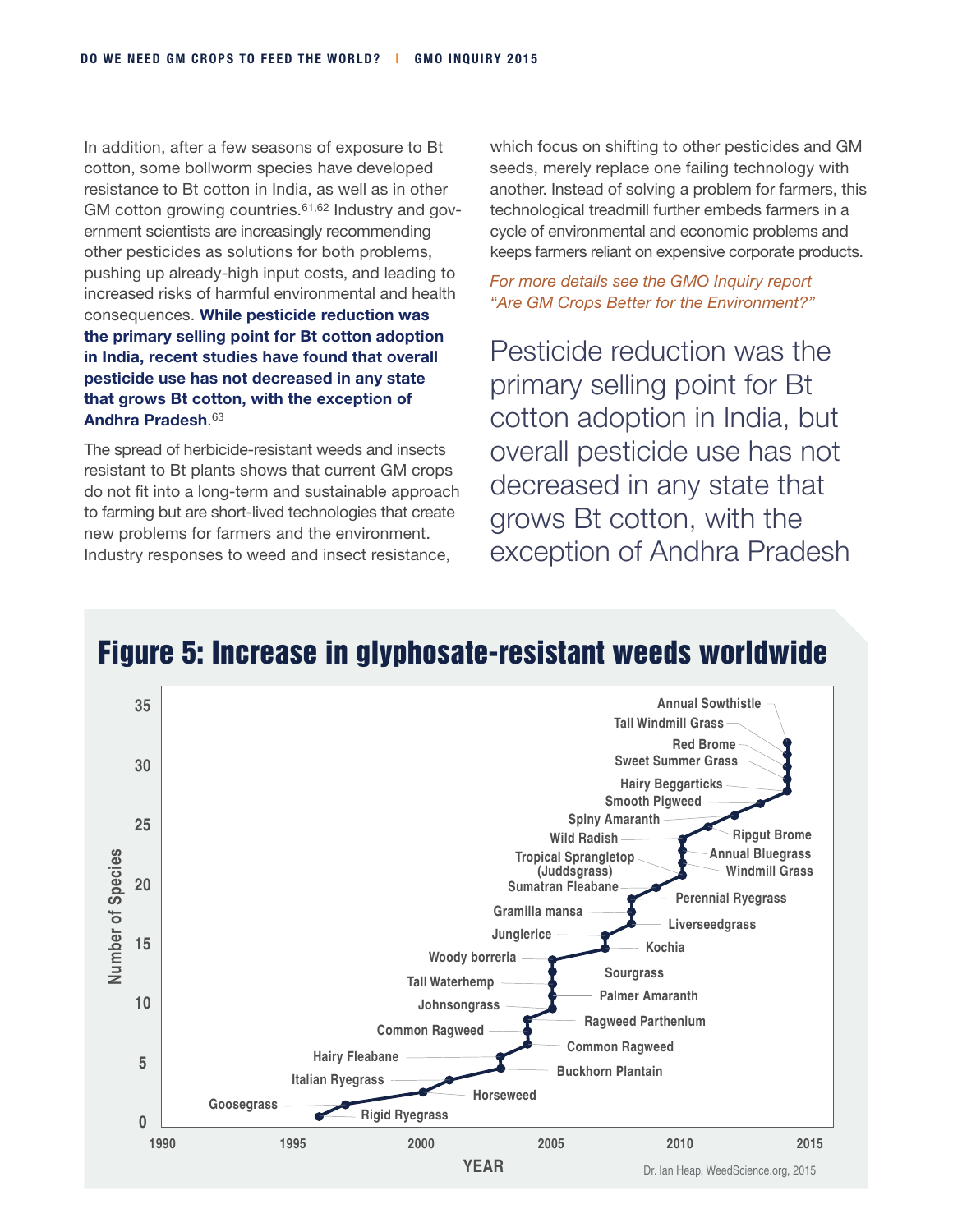#### 5. GM crops are patented and owned by large **CORPORATIONS**

GM seeds are not owned by farmers and farming communities, or by people who are living with hunger and poverty. They are patented, owned and controlled by a small handful of large multinational corporations. **These companies profit from the sale of GM crops and royalties on GM traits, while small-scale farmers around the world bear the increased cost of buying seeds and the risks that come with using GM crops**, such as the consequences of possible crop failures, and weed and insect resistance. In addition, due to corporate monopolies in the seed market, farmers are often unable to access non-GM seed.

Six major companies are currently developing and selling GM crops: Monsanto, Dupont, Syngenta, Dow, Bayer and BASF.<sup>d</sup>

- Collectively, these companies control 63% of seeds and 75% of agrochemicals globally.64 The top ten seed companies control over 75% of the seed market.<sup>65</sup>
- These six companies devote, on average, at least 70% of their seed and crop research and development to biotech and genetic engineering.<sup>66</sup>
- Since GM seeds were first introduced, the market share of the largest three of these companies has more than doubled, from 22% to 55%.67,68
- In 2007, these six companies accounted for 98% of global GM acres.<sup>69</sup>
- Approximately 85% of this area was cultivated with GM traits owned by Monsanto, the world's largest seed and biotechnology company.<sup>70</sup>
- Monsanto has more than 1,676 patents on seeds, plants and other agricultural applications.<sup>71</sup> As of January 2013, the company had filed 144 seed patent infringement lawsuits in the US, involving 410 farmers and 56 small businesses in 27 states.72

Corporate seed ownership means that large agribusiness companies profit regardless of whether people have access to food or not. For example, during the food price crises of 2008 and 2011, when food prices were at record highs and people around the world were unable to afford their basic food needs, major agribusiness companies were still reporting record profits. In 2011, Monsanto reported net sales of \$11.8-billion and profits of \$1.6-billion.<sup>73</sup> The year before, an estimated 2.4 billion people in the world lived on less than \$2.00 a day, and 1.22 billion people lived on less than \$1.25 a day.74

Contrary to what biotechnology companies tell us, GM crop acreage is not growing around the world because farmers are choosing to buy GM seeds and finding them successful, but rather because these companies control seed markets and reduce the range of seed choices available to farmers. The introduction of GM seed on the market is often followed by the removal of non-GM varieties. In Canada, for example, 80% of 120 registered varieties of canola in 2000 were non-GM. By 2007, only five varieties of non-GM canola were available.75 Similarly, in India and South Africa, farmers are increasingly unable to buy non-GM varieties of cotton seed.76,77 This pattern also reduces overall agricultural biodiversity. In addition, companies can prohibit farmers from saving seeds that have patented GM traits, and in the case of herbicidetolerant crops, farmers are encouraged to use brand-name pesticides that the crops are engineered to tolerate. These factors underline the fact that GM crops do not expand the choices available to farmers. On the contrary, **GM crops reduce choice for farmers, while increasing risk**.

The full potential of GM technology to support corporate profit at the expense of small-scale farmers and food security is made clear by the development of "Terminator" seeds, which are genetically engineered to be sterile after first harvest. The technology was jointly developed by the US Department of Agriculture and seed company Delta & Pine Land (now owned by Monsanto). The Terminator seeds would stop farmers from saving and replanting seed, and force them to buy new seed on the market every season. The 1.4 billion farmers in the world who rely on farm-saved seed, the large majority of whom are small-scale farmers in

d BASF invests in seed R&D, but does not sell seeds.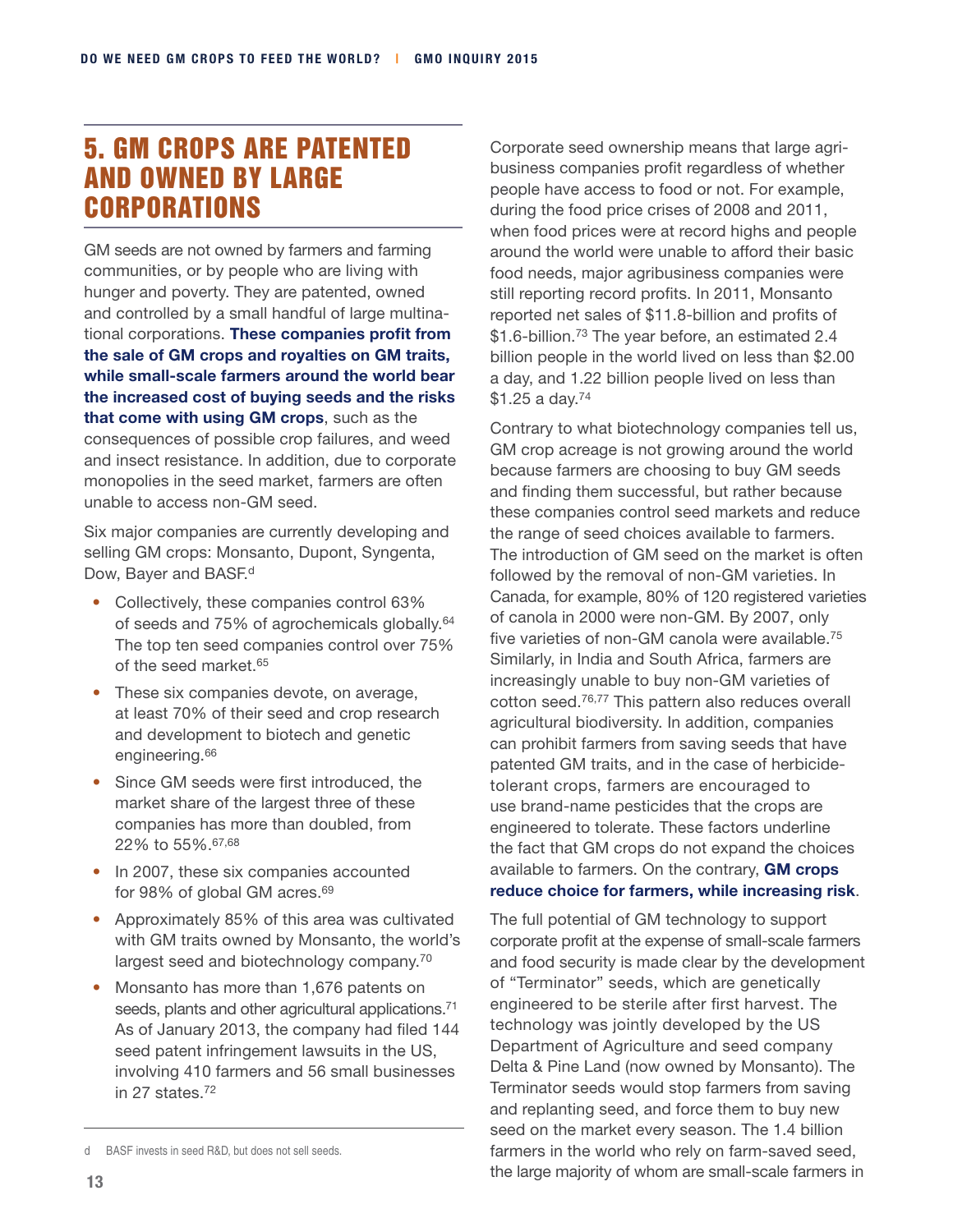the Global South, would be particularly affected by the introduction of such a technology. In response to global farmer protests, there is an international moratorium on field-testing and commercializing Terminator technology at the UN Convention on Biological Diversity.78

Relying on corporations to provide technological fixes to the most pressing global political and socio-economic problems merely forces farmers and consumers into positions of dependency.

*For more details see the GMO Inquiry report "Are GM Crops Better for Farmers?"*

## Haiti rejects Monsanto's donation

O n January 12th, 2010, a massive earthquake hit Haiti, killing 300,000 people, injuring 500,000 others and leaving thousands of people homeless. After the earthquake, much of Haiti's seed stock was used to help feed people who fled to rural areas from devastated towns and cities. Following this, Monsanto donated 475 tons of hybrid corn and vegetable seed, to be distributed by the US Agency for International Development (USAID) to Haitian farmers, but on June 4th, 10,000 farmers joined a protest march against the donation and symbolically burned Monsanto's seeds. Chavannes Jean-Baptist of Haiti's Peasant Movement of Papay called the donation "a new earthquake" and said that, "if people start sending us hybrid seeds that's the end of Haitian agriculture." Though the donated seeds were not GM, the corn was hybrid, which meant that most seeds would not breed true if farmers replanted them, making them dependent on Monsanto for new seed each season. In a message to Haitian farmers, Chavannes said, "Monsanto is taking advantage of the earthquake…to open the country's doors to this powerful company. We cannot accept this."

## African countries reject GM food aid

T **he well-known case of Zambia refusing** to accept GM food aid stands testament to the fact that not all countries facing food crises consider GM crops to be the answer. In 2002, a number of countries in Southern Africa were facing the worst food crisis they had seen in fifty years. The crisis threatened 14 million people in six countries, and was caused by a number of factors including political conflict, drought and floods, high prevalence of HIV/AIDS and the lasting effects of trade liberalization programs.79

In response to the crisis, the US sent 500,000 tonnes of corn to the region, approximately three-quarters of which was estimated to be GM. Several of the countries that received the shipments were worried about potential health effects as well as the risk of contamination of their domestic corn stocks, much of which was exported to Europe.<sup>80</sup> While some countries, including Lesotho, Mozambique, Malawi, Zimbabwe and Swaziland, accepted the aid on the condition that it was milled before distribution (thereby reducing the risk of environmental contamination), Zambia rejected the entire shipment.

Soon after, Zambia formalized this policy of rejecting GM food aid, following a national consultation with government departments, women's groups, farmers, scientists, and other leaders and citizens.81 The decision was based on environmental, health and trade-related concerns.<sup>82</sup> In his statement at the time, the Zambian president said, **"We may be poor and experiencing food shortages, but are not ready to expose people to ill-defined risks."**83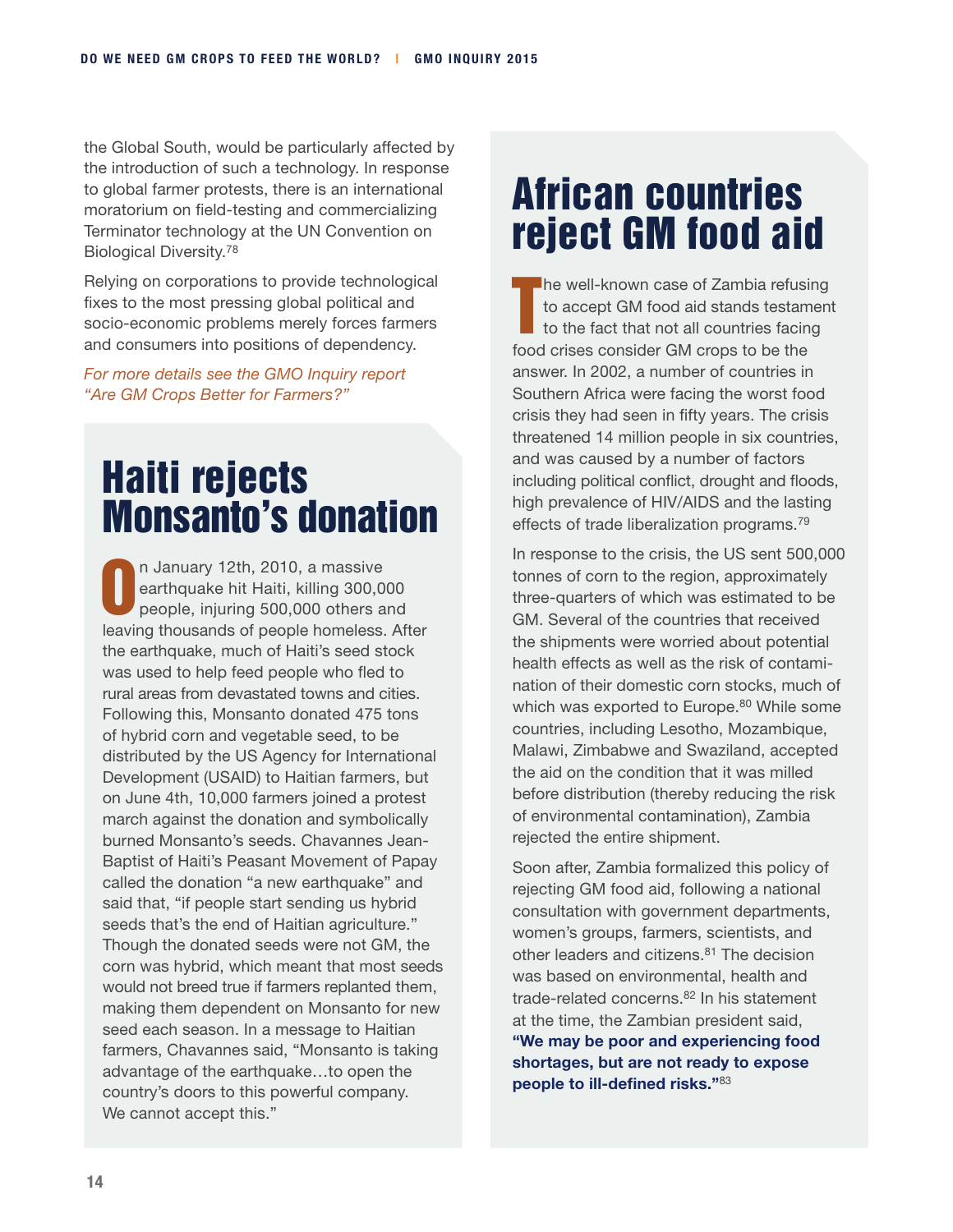## Is GM "Golden Rice" a solution to malnutrition?

G olden Rice is the name of a rice that has been genetically modified to produce betacarotene, which the body can convert into vitamin A. The biotech industry hopes that it will help fulfill their promise to feed the world.

The rice would be the first nutritionally enhanced GM food. However, Golden Rice is not a proven technology, is not yet available, and is eclipsed by existing, less expensive and less risky solutions to the problem of vitamin-A deficiency.

Vitamin-A deficiency (VAD) is a serious problem in communities facing malnutrition. Its impacts are particularly severe for children and, if not dealt with, it can lead to blindness, and even death. The UN World Health Organization estimates that 250 million preschool-age children are deficient in vitamin A.84

When it was first produced, an 11-year-old child would have needed to eat 7 lbs of cooked Golden Rice to get their required daily intake of the vitamin.85 Researchers from Syngenta – which holds the commercial rights for the crop – now estimate that a child could obtain half of their required vitamin A intake from eating 72 g of dry, improved "Golden Rice 2" every day.86

Golden Rice has been under development for over 20 years, and is still being tested. In these years, over \$100-million dollars has been spent on development and advertising. Researchers from the International Rice Research Institute (IRRI) have said it will be available for commercial planting in 2016 or 2017, $87$  and will be offered free for use by poor farmers and in low-income, food-deficit countries.

However, in 2013, IRRI confirmed that, "it has not yet been determined whether daily consumption of Golden Rice does improve the vitamin A status of people who are vitamin A

deficient and could therefore reduce related conditions such as night blindness."88 In 2014, IRRI also said, "average yield from [GM Golden Rice] was unfortunately lower than that from comparable local varieties already preferred by farmers."<sup>89</sup>

Golden Rice has not been adequately tested for bioavailability, to assess the shelf life of the beta-carotene in the rice or the effects of various kinds of cooking methods on it, or for safety.

**Golden Rice does not address the root causes of vitamin deficiency**. This is particularly significant because there are several alternative ways to address vitamin-A deficiency. For instance, **a preschool child can, on average, get their daily requirement of vitamin A from 75 g of spinach, 2 tablespoons of yellow sweet potatoes, half a cup of most dark leafy vegetables, or two thirds of a medium**  size mango. 90, 91

In addition, the body can only absorb betacarotene when it also receives fat and protein.92 Few children who are severely malnourished are getting either. A more sustainable solution would be to strengthen agricultural systems that support the cultivation of a range of crops needed for a healthy diet.

Several countries have also had fast success with food fortification and supplementation programs. Supplementation involves administering 1 or 2 doses of high-dose vitamin A capsules to children every year. These capsules are effective, easy to administer, and a single dose costs just a couple of cents.93 The Philippines, for instance, has brought levels of VAD to below 5% through supplementation combined with food fortification, nutrition education programs and encouraging home and school food production.<sup>94</sup>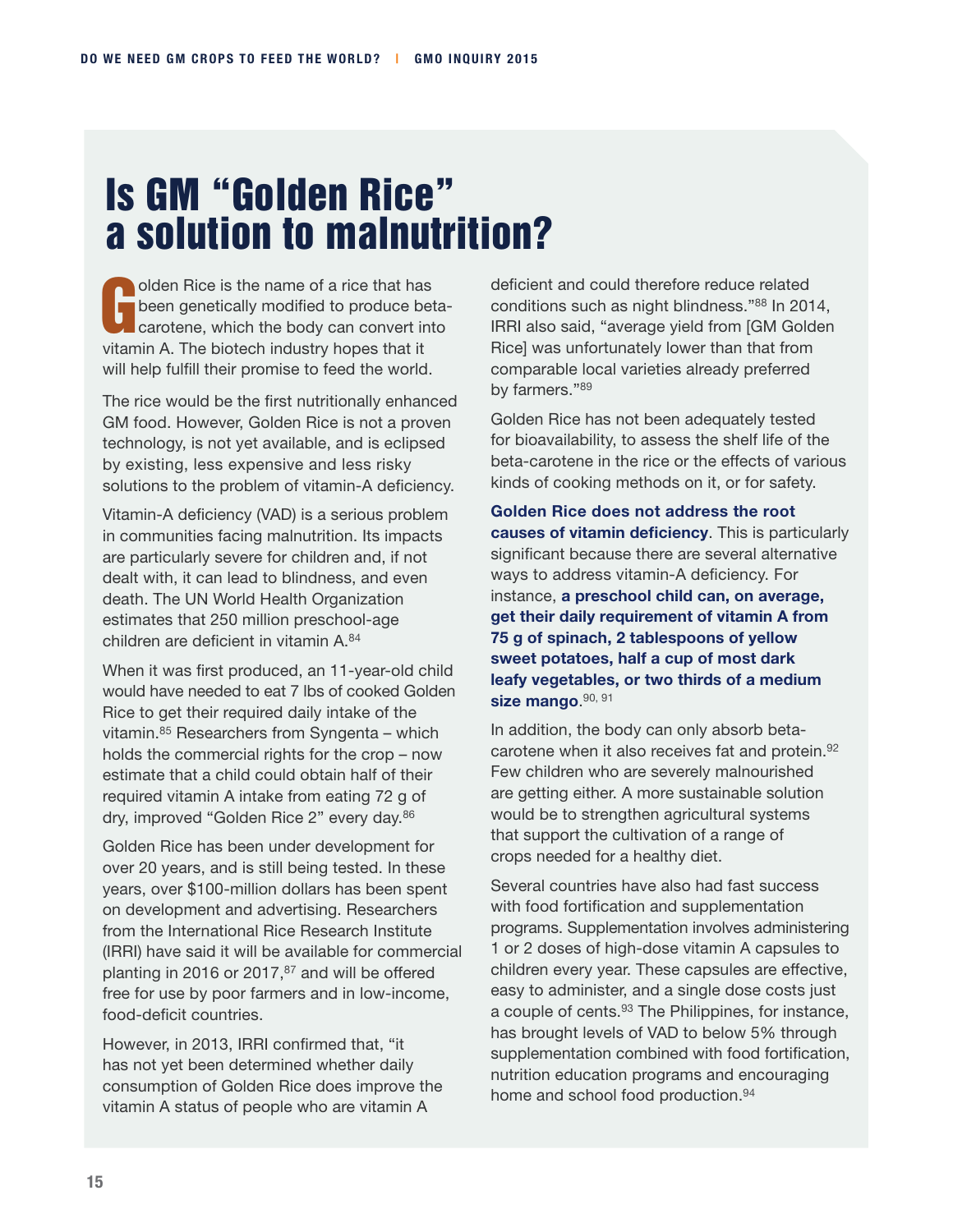# The real solution

T he solution to hunger needs to address the root problem. The hard truth is that a technology cannot possibly end hunger and poverty. In fact, relying on corporate technological fixes creates new problems. In the case of GM crops, it makes farmers dependent on the products of a few large companies whose primary objective is to maximize their profits.

Hunger is a social and political issue. To stop hunger, we need to address its root causes, and get control over our farming and food systems back into the hands of farmers and communities, instead of private corporations.

## Food sovereignty

Food sovereignty is the right of all peoples<br>to healthy and culturally appropriate food,<br>produced through ecologically sound and to healthy and culturally appropriate food, produced through ecologically sound and sustainable methods, and the right of people to define their own food and agriculture systems. The concept of food sovereignty was developed by La Via Campesina, an international movement of peasants, farmers, and agricultural workers. It is a political tool that prioritizes the interests of peasant and small-farmer based economies and food systems, over those dominated by the interests of large corporations.

Food Sovereignty:95

- Focuses on food for people
- Values food providers
- Localizes food systems
- Puts control locally
- Builds knowledge and skills
- Works with nature

The current industrial food system produces approximately 30% of all food consumed in the world, while using 70-80% of the arable land, and accounts for over 80% of greenhouse gas emissions and 70% of water resources. In stark comparison, **peasant food systems provide approximately 70% of the global food consumed, from just 20-30% of arable land, and account for less than 20% of fossil fuel and 30% of water resources**. 96

If we do persist with business as usual, the world's people cannot be fed over the next halfcentury. It will mean more environmental degradation, and the gap between the haves and have-nots will expand. We have an opportunity now to marshal our intellectual resources to avoid that sort of future. Otherwise we face a world nobody would want to inhabit.

— Professor Robert T. Watson, Director of the IAASTD97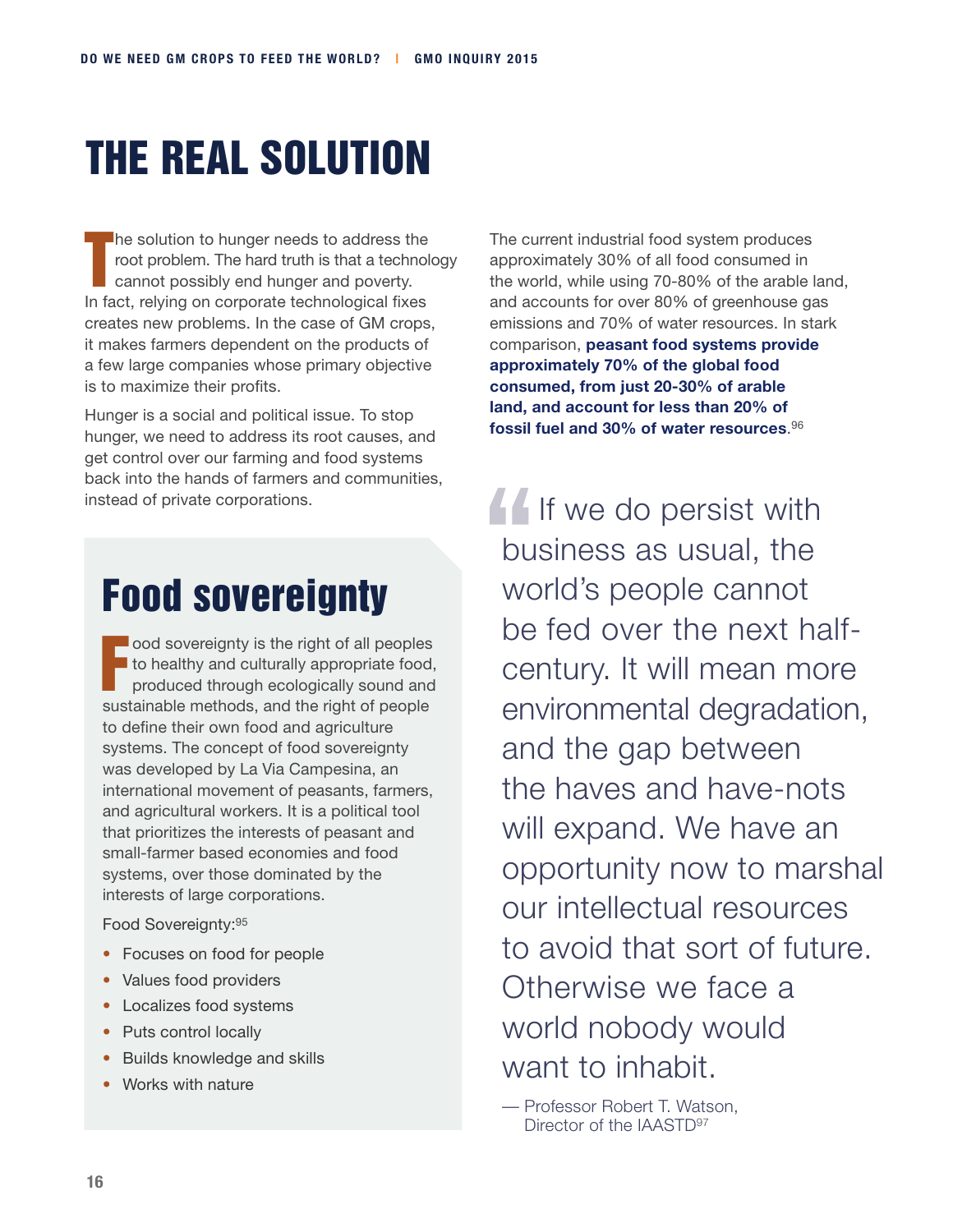Several institutions and new studies have encouraged a diverse, sustainable and communitybased approach to future agricultural development. The UN Special Rapporteur on the Right to Food, for instance, released a report in 2010 calling for a shift to agroecology.98 The report shows that such an approach promises high agricultural performance, progress in ensuring the human right to food, and economic development. It calls for policies that support sustainable modes of agriculture, invest in agricultural knowledge, support partnerships, empower women, and connect producers to fair and just markets. There is also a need to address the political dimensions of hunger. This includes strengthening storage and distribution infrastructure to reduce food spoilage, ensuring access to land and fair incomes for rural and urban poor, and addressing corruption, which often contributes to food stocks not reaching those who need them most.

In 2008, a group of over 400 experts from multiple disciplines, including scientists, government officials, farmers groups, civil society and development and policy researchers, were commissioned to conduct a four-year study on agricultural practices, rural livelihoods and sustainable development. The report produced by the International Assessment of Agricultural Knowledge, Science and Technology for Development (IAASTD) concluded that **the best approach to addressing poverty and hunger lies in strengthening diverse, vibrant and sustainable agroecological methods of farming, and in developing locally based food economies**. 99 It also found that development approaches based on a quick technological fix rarely provided long term and sustainable solutions, while creating environmental degradation and social inequalities. Industry representatives from agrichemical companies Monsanto and Syngenta were originally part of this project but pulled out when the risks of biotechnology began to be discussed in the report.100

**GM crops promote an agricultural food system that is clearly incompatible with one that supports farmers and ecosystems**. In contrast, an agroecological food system has incredible potential to produce sufficient, high-quality food, while also supporting rural communities, building biodiversity

## **The right to food is** not the right to be fed; it is the right to feed oneself in dignity.

— Olivier De Schutter, former UN Special Rapporteur on the Right to Food<sup>101</sup>

# Who will feed us?

- 85% of the world's food is still grown and consumed within national borders or within regional zones.102
- Approximately 85% of the 570 million farms in the world are less than 2 hectares in size.103
- Peasants provide 70% of the world's food on 20-30% of arable land; industrial food system provides 30% of the world's food on 70-80% of arable land.104,105
- Small farms around the world show higher productivity than large-scale farms.106
- 1.4 billion people still eat from farmer saved seed.107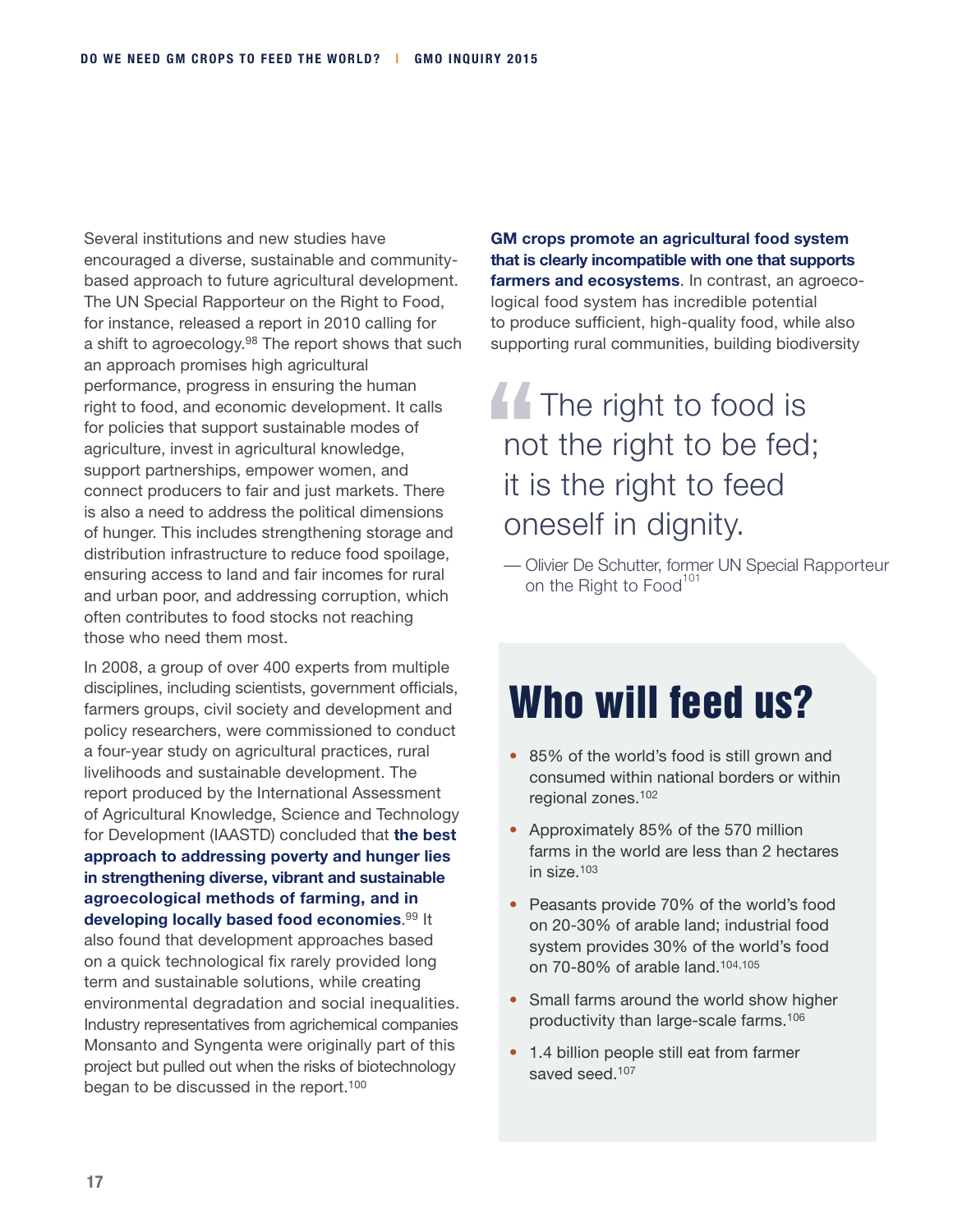and addressing climate change. This approach has no room for seed that is genetically engineered, developed in labs and not fields, is patented, and is owned by a handful of companies. It is comprised instead of millions of farmers and breeders working together to develop, save and share seed that is adapted to local environmental and social contexts. The global movement to build and expand this agroecological system is growing, and it is this system that promises a truly sustainable, long-term approach to addressing food insecurity.

Ecological agriculture is particularly suited to farming conditions and environments in the Global South, and promises higher productivity and yields. In a study that reviewed 286 ecological agriculture projects in 57 countries, researchers found an

**Small-scale diversified** farming is responsible for the lion's share of agriculture globally. While productivity increases may be achieved faster in high input, large scale, specialised farming systems, greatest scope for improving livelihood and equity exist in small-scale, diversified production systems in developing countries.

— IAASTD Global Report<sup>108</sup>

average yield increase of 79% when these techniques were applied.<sup>109</sup> The improvements from organic and near-organic agriculture in Africa were even higher: the average yield increase across the continent was 116%, and in Eastern Africa it was 128%.110 Several other studies have also found that ecological, biodiverse, participatory and community managed agricultural projects have created a host of social, economic and environmental benefits in countries in Africa, Latin America and Asia.111 The experience of efforts that have so successfully addressed hunger and poverty should guide the way forward. **There is no place for GM crops in an ecologically sustainable and socially just food system**.

**Agriculture must develop** in ways that increase the incomes of smallholders. Food availability is, first and foremost, an issue at the household level, and hunger today is mostly attributable not to stocks that are too low or to global supplies unable to meet demand, but to poverty; increasing the incomes of the poorest is the best way to combat it.

<sup>—</sup> Olivier De Schutter, former UN Special Rapporteur on the Right to Food<sup>112</sup>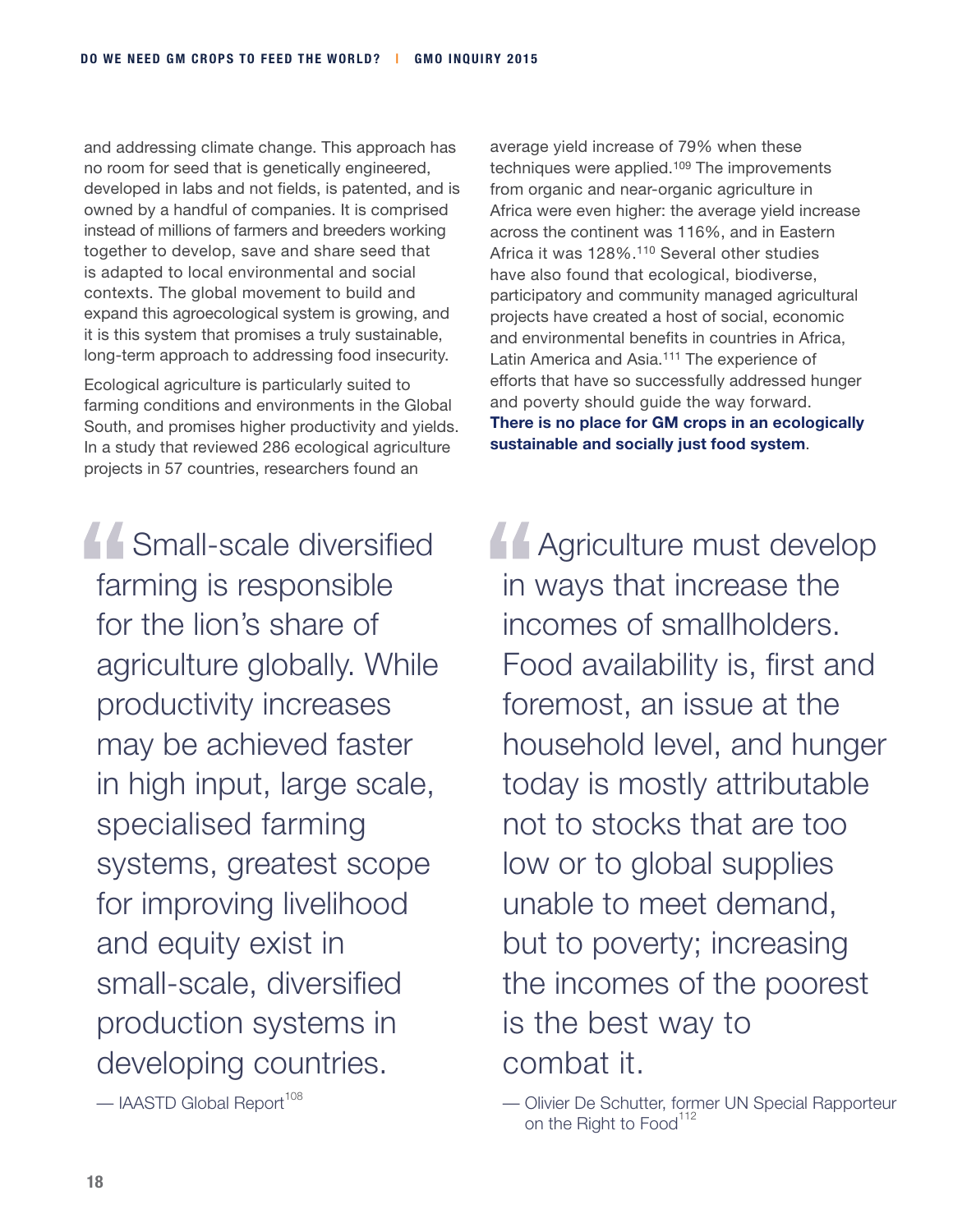# More resources

Resources and updates on this topic: [www.cban.ca/feeding the world](http://www.cban.ca/feeding the world) *"Golden Rice" – GM Vitamin-A Rice*, Canadian Biotechnology Action Network. 2014. [www.cban.ca/GoldenRiceFactsheet](http://www.cban.ca/GoldenRiceFactsheet)

Resources on agroecology and seed biodiversity: USC Canada, [www.usc-canada.org](http://www.usc-canada.org) and Seed Map, [www.seedmap.org](http://www.seedmap.org)

*Hungry for Land*, GRAIN. 2014. [www.grain.org/article/entries/4929-hungry-for-land-small](http://www.grain.org/article/entries/4929-hungry-for-land-small-farmers-feed-the-world-with-less-than-a-quarter-of-all-farmland)[farmers-feed-the-world-with-less-than-a-quarter-of-all-farmland](http://www.grain.org/article/entries/4929-hungry-for-land-small-farmers-feed-the-world-with-less-than-a-quarter-of-all-farmland)

*Fooling – er, "feeding" – the world for 20 years*, GRAIN. 2013. [www.grain.org/article/entries/4720-gmos-fooling-er-feeding-the-world-for-20-years](http://www.grain.org/article/entries/4720-gmos-fooling-er-feeding-the-world-for-20-years)

Declaration of the Forum for Food Sovereignty, Nyéléni. 2007. www.[nyeleni.org/spip.php?article290](http://nyeleni.org/spip.php?article290)

*Agriculture at a Crossroads*, International Assessment of Agriculture Knowledge, Science and Technology for Development (IAASTD). 2008. [www.unep.org/dewa/agassessment](http://www.unep.org/dewa/agassessment) > IAASTD Reports

*The GMO emperor has no clothes – A global citizens report on the state of GMOs*, Navdanya International and Center for Food Safety. 2011. [www.navdanya.org/attachments/Latest\\_Publications9.pdf](http://www.navdanya.org/attachments/Latest_ Publications9.pdf)

*10 Reasons We Don't Need GM Foods*, Claire Robinson, Michael Antoniou and John Fagan, 2014. www[.earthopensource.org/index.php/reports/10-reasons-we-don-t-need-gm-foods](http://earthopensource.org/index.php/reports/ 10-reasons-we-don-t-need-gm-foods)

Resources and updates on genetically modified cotton, Canadian Biotechnology Action Network. 2013. [www.cban.ca/cotton](http://www.cban.ca/cotton)

All GMO Inquiry reports are available at [www.gmoinquiry.ca](http://www.gmoinquiry.ca) *Where in the world are GM crops and foods?* [www.gmoinquiry.ca/where](http://www.gmoinquiry.ca/where) *Are GM crops better for the environment?* [www.gmoinquiry.ca/environment](http://www.gmoinquiry.ca/environment) *Are GM foods better for consumers?* [www.gmoinquiry.ca/consumer](http://www.gmoinquiry.ca/consumers)s *Are GM crops better for farmers?* [www.gmoinquiry.ca/farmers](http://www.gmoinquiry.ca/farmers)  *Are GM crops and foods well regulated?* [www.gmoinquiry.ca/regulation](http://www.gmoinquiry.ca/regulation) *Do we need GM crops to feed the world?* [www.gmoinquiry.ca/](http://www.gmoinquiry.ca/eedingtheworld)feedingtheworld

## **References Cited**

- Leisinger, K. Quoted in Macilwain, C. 1999. Access issues may determine whether agri-biotech will help the world's poor. *Nature* 402: 341–345.
- 2 *The Times*. 2014. World needs GM food, claims Monsanto scientist. <http://www.thetimes.co.uk/tto/business/industries/consumer/article4069203.ece>
- 3 Patel, Raj. 2011. Can the world feed 10 billion people? <http://rajpatel.org/2011/05/04/can-the-world-feed-10-billion-people/>
- 4 De Schutter, Olivier. 2009. Statement at the Interactive Thematic Dialogue of the U.N. General Assembly on the Global Food Crisis and the Right to Food. [http://www2.ohchr.org/english/issues/food/docs/](http://www2.ohchr.org/english/issues/food/docs/ SRRTFstatementpanelRtF6April2009.pdf) [SRRTFstatementpanelRtF6April2009.pdf](http://www2.ohchr.org/english/issues/food/docs/ SRRTFstatementpanelRtF6April2009.pdf)
- 5 World Food Programme. 2014. What Causes Hunger? <http://www.wfp.org/hunger/causes>
- 6 United Nations. Resources for Speakers on Global Issues: Hunger. <http://www.un.org/en/globalissues/briefingpapers/food/>
- 7 Holt-Gimenez, Eric. 2012. We already grow enough food for 10 billion and still can't end hunger. *Huffington Post Blog*. [http://www.huffingtonpost.com/](http://www.huffingtonpost.com/eric-holt-gimenez/world-hunger_b_1463429.html) [eric-holt-gimenez/world-hunger\\_b\\_1463429.html](http://www.huffingtonpost.com/eric-holt-gimenez/world-hunger_b_1463429.html)
- 8 Holt-Gimenez, Eric. 2014. Feeding nine billion: nine steps to the wrong solution. *Huffington Post*. [http://www.huffingtonpost.com/eric-holt-gimenez/](http://www.huffingtonpost.com/eric-holt-gimenez/feeding-nine-billion-five_b_5208388.html) [feeding-nine-billion-five\\_b\\_5208388.html](http://www.huffingtonpost.com/eric-holt-gimenez/feeding-nine-billion-five_b_5208388.html)
- 9 UN FAO. 2013. Food Wastage Footprint. Impact on natural resources. Summary Report.<http://www.fao.org/docrep/018/i3347e/i3347e.pdf>
- 10 ETC Group. 2013. Who Will Feed Us? The Industrial Food Chain or the Peasant Food Web? [http://www.etcgroup.org/content/poster-who-will-feed](http://www.etcgroup.org/content/poster-who-will-feed-us-industrial-food-chain-or-peasant-food-webs)[us-industrial-food-chain-or-peasant-food-webs](http://www.etcgroup.org/content/poster-who-will-feed-us-industrial-food-chain-or-peasant-food-webs)
- 11 Glover, Dominic. 2010. Exploring the Resilience of Bt Cotton 's "Pro-Poor Success Story". *Development and Change*, 41(6), pp.955-981
- 12 FAO, IFAD and WFP. 2014. The State of Food Insecurity in the World 2014. Strengthening the enabling environment for food security and nutrition. Rome, FAO. http://www.fao.org/3/a-i4030e.pdf
- 13 Oxfam Canada. There is enough food to feed the world. <http://www.oxfam.ca/there-enough-food-feed-world>
- 14 James, Clive. 2015. Global Status of Commercialized Biotech/GM Crops: 2014. ISAAA brief No. 49. International Service for the Acquisition of Agribiotech Applications (ISAAA): Ithaca, NY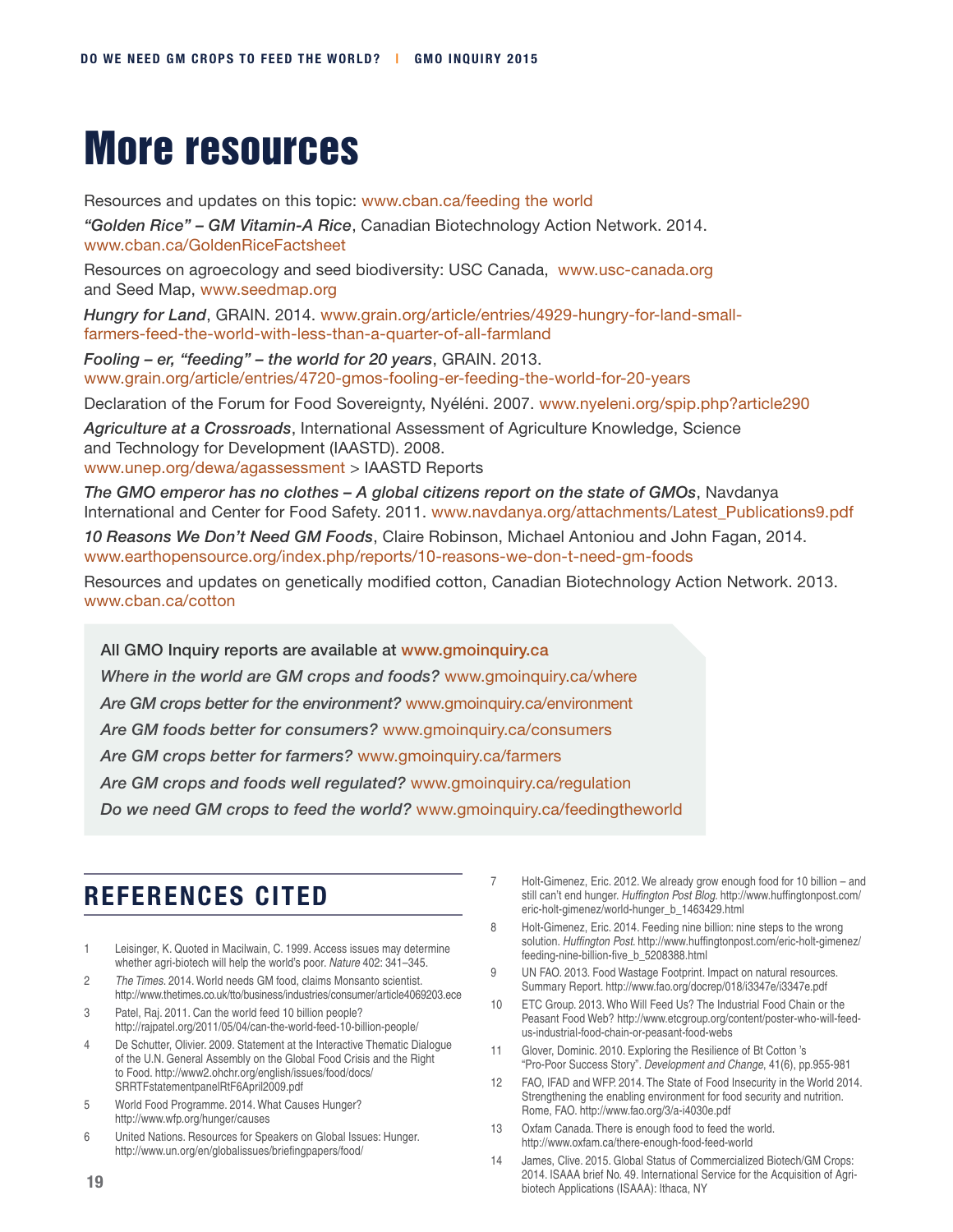- 15 Ibid
- 16 Freese, Bill. 2009. Why GM Crops Will Not Feed the World. Council for Responsible Genetics. [http://www.councilforresponsiblegenetics.org/](http://www.councilforresponsiblegenetics.org/ GeneWatch/GeneWatchPage.aspx?pageId=46) [GeneWatch/GeneWatchPage.aspx?pageId=46](http://www.councilforresponsiblegenetics.org/ GeneWatch/GeneWatchPage.aspx?pageId=46)
- 17 GRAIN. 2013. Fooling er, "feeding" the world for 20 years. [http://www.grain.org/article/entries/4720-gmos-fooling-er-feeding-the-world](http://www.grain.org/article/entries/4720-gmos-fooling-er-feeding-the-world-for-20-years)[for-20-years](http://www.grain.org/article/entries/4720-gmos-fooling-er-feeding-the-world-for-20-years)
- 18 James, Clive. 2015. Global Status of Commercialized Biotech/GM Crops: 2014. ISAAA brief No. 49. International Service for the Acquisition of Agri-biotech Applications (ISAAA): Ithaca, NY
- 19 Ibid.
- 20 Ibid
- 21 USDA APHIS. 2011. Questions and Answers: Monsanto's Drought Tolerant Corn – MON 87460 Determination of Nonregulated Status. Factsheet. Biotechnology Regulatory Services. [http://www.aphis.usda.gov/publications/](http://www.aphis.usda.gov/publications/biotechnology/2011/drought_tolerant_corn.pdf) [biotechnology/2011/drought\\_tolerant\\_corn.pdf](http://www.aphis.usda.gov/publications/biotechnology/2011/drought_tolerant_corn.pdf)
- 22 USDA APHIS. Monsanto Company Petition (07-CR-191U) for Determination of Non-regulated Status of Event MON 87460 OECD Unique Identifier: MON 87460-4. Final Environmental Assessment. November 2011. [http://www.aphis.usda.gov/brs/aphisdocs/09\\_05501p\\_fea.pdf](http://www.aphis.usda.gov/brs/aphisdocs/09_05501p_fea.pdf)
- 23 Gurian-Sherman, D. 2012. High and Dry: Why genetic engineering is not solving agriculture's drought problem in a thirsty world. Union of Concerned Scientists. http://www.ucsusa.org/sites/default/files/legacy/assets/documents/ food\_and\_agriculture/high-and-dry-report.pdf
- 24
- 25 Gurian-Sherman, Doug. 2009. Failure to Yield: Evaluating the Performance of Genetically Engineered Crops. Union of Concerned Scientists. [http://www.ucsusa.org/food\\_and\\_agriculture/our-failing-food-system/](http://www.ucsusa.org/food_and_agriculture/our-failing-food-system/genetic-engineering/failure-to-yield.html) [genetic-engineering/failure-to-yield.html](http://www.ucsusa.org/food_and_agriculture/our-failing-food-system/genetic-engineering/failure-to-yield.html)
- 26 Navdanya International. 2011. The GMO Emperor Has No Clothes A Global Citizens Report on the State of GMOs. [http://www.navdanya.org/component/](http://www.navdanya.org/component/content/article/19-frontpage-content/118-the-gmo-emperor-has-no-clothes-a-global-citizens-report-on-the-state-of-gmos) [content/article/19-frontpage-content/118-the-gmo-emperor-has-no-clothes](http://www.navdanya.org/component/content/article/19-frontpage-content/118-the-gmo-emperor-has-no-clothes-a-global-citizens-report-on-the-state-of-gmos)[a-global-citizens-report-on-the-state-of-gmos](http://www.navdanya.org/component/content/article/19-frontpage-content/118-the-gmo-emperor-has-no-clothes-a-global-citizens-report-on-the-state-of-gmos)
- 27 Gurian-Sherman, Doug. 2009. Failure to Yield: Evaluating the Performance of Genetically Engineered Crops. Union of Concerned Scientists. [http://www.ucsusa.org/food\\_and\\_agriculture/our-failing-food-system/](http://www.ucsusa.org/food_and_agriculture/our-failing-food-system/genetic-engineering/failure-to-yield.html) [genetic-engineering/failure-to-yield.html](http://www.ucsusa.org/food_and_agriculture/our-failing-food-system/genetic-engineering/failure-to-yield.html)
- 28 Heinemann, JA., et al. 2014. Sustainability and Innovation in Staple Crop Production in the US Midwest. *International Journal of Agricultural Sustainability* 12 (1): 71–88.
- 29 Coalition for a GM Free India (CGMFI). 2012. 10 Years of Bt Cotton: False Hype and Failed Promises, Cotton farmers' crisis continues with crop failure and suicides. [http://indiagminfo.org/wp-content/uploads/2012/03/Bt-Cotton-](http://indiagminfo.org/wp-content/uploads/2012/03/Bt-Cotton-False-Hype-and-Failed-Promises-Final.pdf)[False-Hype-and-Failed-Promises-Final.pdf](http://indiagminfo.org/wp-content/uploads/2012/03/Bt-Cotton-False-Hype-and-Failed-Promises-Final.pdf)
- 30 Stone, G.D., 2012. Bt Cotton, Remarkable Success, and Four Ugly Facts. Field Questions. [http://fieldquestions.com/2012/02/12/bt-cotton-remarkable](http://fieldquestions.com/2012/02/12/bt-cotton-remarkable-success-and-four-ugly-facts)[success-and-four-ugly-facts](http://fieldquestions.com/2012/02/12/bt-cotton-remarkable-success-and-four-ugly-facts)
- 31 Coalition for a GM Free India (CGMFI), 2012. 10 Years of Bt Cotton: False Hype and Failed Promises, Cotton farmers' crisis continues with crop failure and suicides. [http://indiagminfo.org/wp-content/uploads/2012/03/Bt-Cotton-](http://indiagminfo.org/wp-content/uploads/2012/03/Bt-Cotton-False-Hype-and-Failed-Promises-Final.pdf)[False-Hype-and-Failed-Promises-Final.pdf](http://indiagminfo.org/wp-content/uploads/2012/03/Bt-Cotton-False-Hype-and-Failed-Promises-Final.pdf)
- 32 Ibid
- 33 Stone, G.D., 2012. Bt Cotton, Remarkable Success, and Four Ugly Facts. *Field Questions*. [http://fieldquestions.com/2012/02/12/bt-cotton-remarkable](http://fieldquestions.com/2012/02/12/bt-cotton-remarkable-success-and-four-ugly-facts)[success-and-four-ugly-facts](http://fieldquestions.com/2012/02/12/bt-cotton-remarkable-success-and-four-ugly-facts)
- 34 Kranthi, Keshav. 2011. Ten Years of Bt in India. *Cotton Grower*. <http://www.cottongrower.com/uncategorized/part-ii-10-years-of-bt-in-india/>
- 35 Standing Committee on Agriculture. 2012. *Cultivation of Genetically Modified Food Crops - Prospects and Effects*. New Delhi, India: Ministry of Agriculture. Fifteenth Lok Sabha. Thirty Seventh Report. [164.100.47.134/lsscommittee/Agriculture/GM\\_Report.pdf](164.100.47.134/lsscommittee/Agriculture/GM_Report.pdf)
- 36 Gene Campaign, 2005. A disaster called Bt cotton. *Times of India*. Suman Sahai. [http://timesofindia.indiatimes.com/home/opinion/edit-page/](http://timesofindia.indiatimes.com/home/opinion/edit-page/ a-disaster-called-bt-cotton/articleshow/1313723.cms) [a-disaster-called-bt-cotton/articleshow/1313723.cms](http://timesofindia.indiatimes.com/home/opinion/edit-page/ a-disaster-called-bt-cotton/articleshow/1313723.cms)
- 37 Nemana, Vivekananda. 2012. In India, GM crops come at a high price. *India Ink, New York Times*. [http://india.blogs.nytimes.com/2012/10/16/in-india-gm](http://india.blogs.nytimes.com/2012/10/16/in-india-gm-crops-come-at-a-high-price/?_r=0)[crops-come-at-a-high-price/?\\_r=0](http://india.blogs.nytimes.com/2012/10/16/in-india-gm-crops-come-at-a-high-price/?_r=0)
- 38 Shiva, Vandana. 2013. Seed Monopolies, GMOs and Farmer Suicides in India. http://www.navdanya.org/blog/?p=744
- 39 National Crime Records Bureau (NCRB), 2009. *Suicidal deaths in India. Accidental death and Suicide Report 2008*. National Crime Records Bureau, Government of India.
- 40 Sainath, P., 2011. In 16 years, farm suicides cross a quarter million. *The Hindu*. 29 Oct.
- Sainath, P. 2014. Rising number of farm suicides in rural India. UCLA International Insitute. http://www.international.ucla.edu/institute/article/145702
- 42 Singh, Shalini. 2006. Interview with P Sainath. *Tehelka*. [http://archive.](http://archive.tehelka.com/story_main19.asp?filename=Ne090906The_relief_CS.asp) [tehelka.com/story\\_main19.asp?filename=Ne090906The\\_relief\\_CS.asp](http://archive.tehelka.com/story_main19.asp?filename=Ne090906The_relief_CS.asp)
- 43 Louw, C. & Fourie, P. 24th October, 2011. Seed prices for the 2011/12 production season. GRAIN SA. [http://www.senwes.co.za/Article/Seed+price](http://www.senwes.co.za/Article/Seed+prices+for+the+2011%2F2012+production+season.aspx?sflang=en-ZA) [s+for+the+2011%2F2012+production+season.aspx?sflang=en-ZA](http://www.senwes.co.za/Article/Seed+prices+for+the+2011%2F2012+production+season.aspx?sflang=en-ZA)
- 44 African Centre for Biosafety. 2012. Hazardous Harvest. Genetically modified crops in South Arica 2008-2012. [http://www.acbio.org.za/images/stories/](http://www.acbio.org.za/images/stories/dmdocuments/Hazardous%20Harvest-May2012.pdf) [dmdocuments/Hazardous%20Harvest-May2012.pdf](http://www.acbio.org.za/images/stories/dmdocuments/Hazardous%20Harvest-May2012.pdf)
- 45 CBAN, 2015. Are GM crops better for farmers? GMO Inquiry 2015, Report 4. www.gmoinquiry.ca/farmers
- 46 National Farmers Union. 2013. The price of patented seed the value of farm saved seed. *Union Farmer Newsletter* 61(1). March.
- 47 Philpott, Tom. 2012. How GMOs Unleashed a Pesticide Gusher. *Mother Jones*. [http://www.motherjones.com/tom-philpott/2012/10/how-gmos](http://www.motherjones.com/tom-philpott/2012/10/how-gmos-ramped-us-pesticide-use)[ramped-us-pesticide-use](http://www.motherjones.com/tom-philpott/2012/10/how-gmos-ramped-us-pesticide-use)
- 48 Benbrook, C., 2012. Impacts of genetically engineered crops on pesticide use in the U.S. – the first sixteen years. *Environmental Sciences Europe*, 24.
- 49 Catacora-Vargas et al. 2012. Soybean Production in the Southern Cone of the Americas: Update on Land and Pesticide Use. GenØk- Centre for Biosafety, Laboratory of Developmental Physiology and Plant Genetics of the Department of Crop Sciences of the Federal University of Santa Catarina (UFSC), REDES-AT/Friends of Earth, BASE-Social Research (BASE-IS). http://genok.no/wp-content/uploads/2013/03/Soybean-Production-in-the-Southern-Cone-of-the-Americas-Update-on-Land-and-Pesticide-Use.pdf
- 50 GRAIN. 2013. Fooling er, "feeding" the world for 20 years. [http://www.grain.org/article/entries/4720-gmos-fooling-er-feeding-the-world](http://www.grain.org/article/entries/4720-gmos-fooling-er-feeding-the-world-for-20-years)[for-20-years](http://www.grain.org/article/entries/4720-gmos-fooling-er-feeding-the-world-for-20-years)
- 51 *Valor Economico*, 2012. Uso de defensivos e intensificado no Brasil.
- 52 Benbrook, C., 2012. Impacts of genetically engineered crops on pesticide use in the U.S. – the first sixteen years. *Environmental Sciences Europe*, 24.
- 53 Heap, I. 2015. The International Survey of Herbicide Resistant Weeds. www.weedscience.org
- 54 Gilliam, Carey. 2014. U.S. Midwestern Farmers Fighting Explosion of 'Superweeds.' *Reuters*, July 23. http://www.reuters.com/article/usaagriculture-weeds-idUSL2N0PY1G520140723
- 55 Benbrook, C., 2012. Impacts of genetically engineered crops on pesticide use in the U.S. – the first sixteen years. *Environmental Sciences Europe*, 24.
- 56 Heap, I. 2015. The International Survey of Herbicide Resistant Weeds. www.weedscience.org
- 57 Benbrook, C., 2012. Impacts of genetically engineered crops on pesticide use in the U.S. – the first sixteen years. *Environmental Sciences Europe*, 24 58 Ibid.
- 
- 59 Monga, D., 2008. *Problems and Prospects of Cultivation of Bt Hybrids in North Indian Cotton Zone*. Central Institute for Cotton Research
- 60 Ghoswami, B., 2007. *Bt cotton devastated by secondary pests. InfoChange News*. [http://www.dottal.org/DIE DIE/bt\\_cotton\\_devastated\\_by\\_](http://www.dottal.org/DIE DIE/bt_cotton_devastated_by_secondary_pests.htm) [secondary\\_pests.htm](http://www.dottal.org/DIE DIE/bt_cotton_devastated_by_secondary_pests.htm)
- 61 Sharma, D., 2010. Bt cotton has failed admits Monsanto. *India Today*. 6 Mar.
- 62 Monsanto, 2010. *Cotton In India*. <http://www.monsanto.com/newsviews/Pages/india-pink-bollworm.aspx>
- 63 Coalition for a GM Free India (CGMFI). 2012. 10 Years of Bt Cotton: False Hype and Failed Promises, Cotton farmers' crisis continues with crop failure and suicides. [http://indiagminfo.org/wp-content/uploads/2012/03/Bt-Cotton-](http://indiagminfo.org/wp-content/uploads/2012/03/Bt-Cotton-False-Hype-and-Failed-Promises-Final.pdf)[False-Hype-and-Failed-Promises-Final.pdf](http://indiagminfo.org/wp-content/uploads/2012/03/Bt-Cotton-False-Hype-and-Failed-Promises-Final.pdf)
- 64 ETC Group. 2015. Mega-Mergers in the Global Agricultural Inputs Sector: Threats to Food Security & Climate Resilience, Presentation. October 30. http://etcgroup.org/content/mega-mergers-global-agricultural-inputs-sector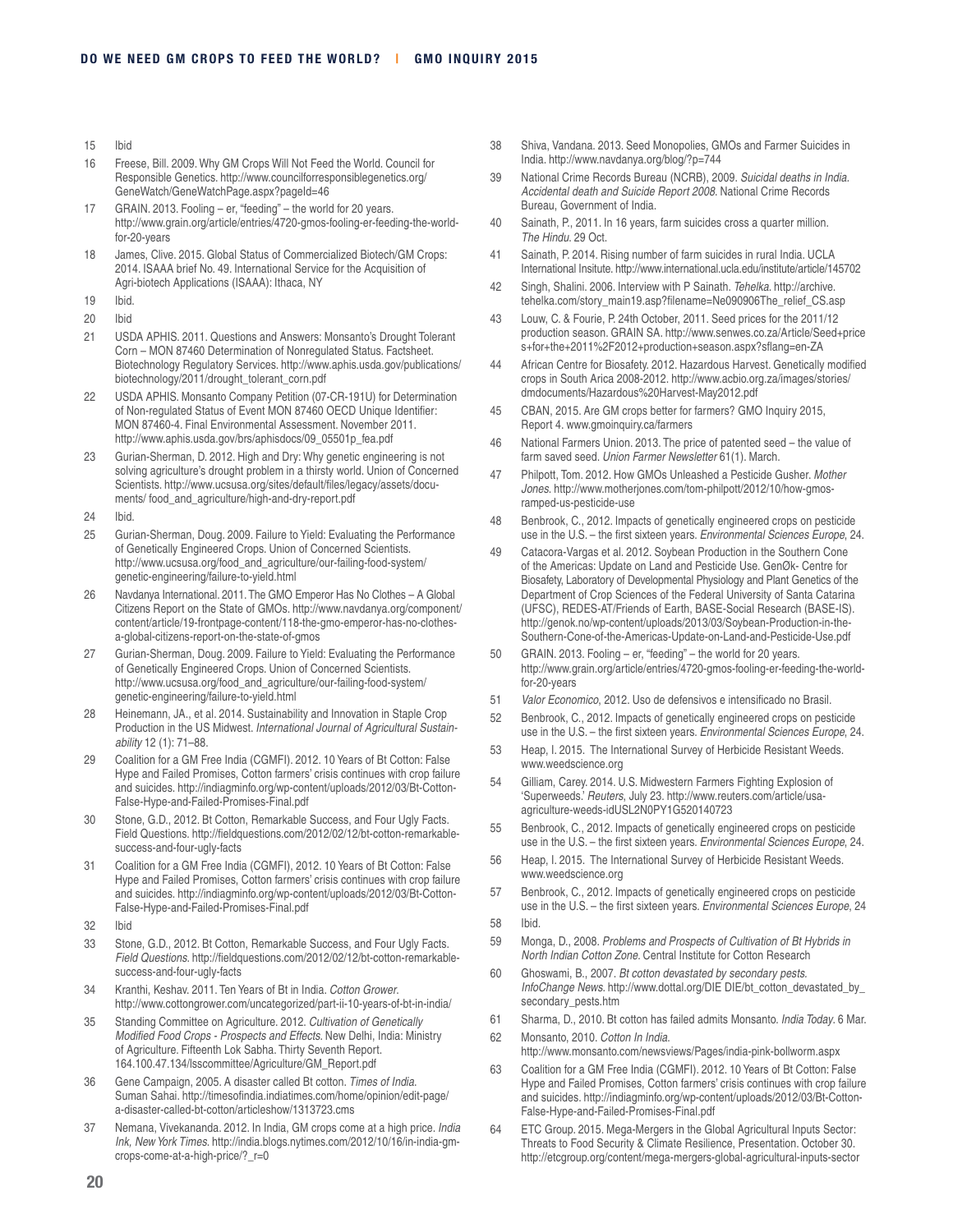- 65 ETC Group. 2013. Putting the Cartel before the Horse...and Farm, Seeds, Soil and Peasants etc: Who Will Control the Agricultural Inputs? The State of Corporate Concentration. [http://www.etcgroup.org/putting\\_the\\_cartel\\_](http://www.etcgroup.org/putting_the_cartel_before_the_horse_2013) [before\\_the\\_horse\\_2013](http://www.etcgroup.org/putting_the_cartel_before_the_horse_2013)
- 66 ETC Group. 2013. Gene Giants Seek "Philanthrogopoly". ETC Group Communiqué. http://www.etcgroup.org/sites/www.etcgroup.org/files/ETC-CommCharityCartel\_March2013\_final.pdf
- $67$
- 68 ETC Group. 2015. Mega-Mergers in the Global Agricultural Inputs Sector: Threats to Food Security & Climate Resilience, Presentation. October 30. http://etcgroup.org/content/mega-mergers-global-agricultural-inputs-sector
- 69 ETC Group. 2013. Gene Giants Seek "Philanthrogopoly". ETC Group Communiqué. http://www.etcgroup.org/sites/www.etcgroup.org/files/ ETCCommCharityCartel\_March2013\_final.pdf
- 70 Fuglie, Kieth, et al. 2011. Research Investments and Market Structure in the Food Processing, Agricultural Input, and Biofuel Industries Worldwide. United States Department of Agriculture, Economic Research Service, Economic Research Report Number 130. December.
- 71 Food and Water Watch. 2013. Monsanto: A Corporate Profile. <http://www.foodandwaterwatch.org/reports/monsanto-a-corporate-profile/>
- 72 ETC Group. 2013. Putting the Cartel before the Horse...and Farm, Seeds, Soil and Peasants etc: Who Will Control the Agricultural Inputs? The State of Corporate Concentration. [http://www.etcgroup.org/putting\\_the\\_cartel\\_before\\_the\\_horse\\_2013](http://www.etcgroup.org/putting_the_cartel_before_the_horse_2013)
- 73 Monsanto. 2011 Annual Report: [http://www.monsanto.com/investors/](http://www.monsanto.com/investors/ Documents/Annual%20Report/Monsanto_2011_AnnualReport.pdf) [Documents/Annual%20Report/Monsanto\\_2011\\_AnnualReport.pdf](http://www.monsanto.com/investors/ Documents/Annual%20Report/Monsanto_2011_AnnualReport.pdf), p.2.
- 74 World Bank. 2014. Poverty: overview. <http://www.worldbank.org/en/topic/poverty/overview>
- 75 National Farmers Union. 2013. Farmers before corporate profit.
- 76 Stone, G.D. 2011. Field versus Farm in Warangal: Bt Cotton, Higher Yields, and Larger Questions. World Development 39(3), pp. 387–398.
- 77 Witt, H. et al. 2006. Can the Poor Help GM Crops? Technology, representation & cotton in the Makhathini flats, South Africa. *Review of African Political Economy* 33(109), pp. 497–513.
- 78 Ban Terminator Campaign.<http://www.banterminator.org/>
- 79 Clapp, Jennifer. 2012. Hunger in the Balance: The New Politics of International Food Aid. Cornell University Press.
- 80 Ibid.
- 81 Mwananyanda Mbikusita Lewanika. Food Aid and Genetically Modified Organisms. National Institute for Scientific and Industrial Research <http://www.dmi.unipg.it/~mamone/sci-dem/nuocontri/mmlewanika.htm>
- 82 Ibid
- 83 Third World Network. GM Food Aid: Ripple in the WSSD corridors. <http://www.twnside.org.sg/title/twr145g.htm>
- 84 UN World Health Organization (WHO). 2013. Micronutrient Deficiencies: Vitamin A Deficiency. <http://www.who.int/nutrition/topics/vad/en/>
- 85 Greenpeace International. 2001. Vitamin A: Natural Sources vs "Golden Rice." [http://www.greenpeace.org/international/Global/international/](http://www.greenpeace.org/international/Global/international/ planet-2/report/2001/1/vitamin-a-natural-sources-vs.pdf)  [planet-2/report/2001/1/vitamin-a-natural-sources-vs.pdf](http://www.greenpeace.org/international/Global/international/ planet-2/report/2001/1/vitamin-a-natural-sources-vs.pdf)
- 86 Paine, Jacqueline A; Shipton, Catherine A; Chaggar, Sunandha; Howells, Rhian M; Kennedy, Mike J; Vernon, Gareth; Wright, Susan Y; Hinchliffe, Edward et al. 2005. Improving the nutritional value of Golden Rice through increased pro-vitamin A content. *Nature Biotechnology* **23** (4): 482–7.
- 87 *Agence France-Presse (AFP)*. 2013. 'Golden Rice to be launched in PH in 2016: researchers. *ABS-CBN news*. [http://www.abs-cbnnews.com/](http://www.abs-cbnnews.com/ business/11/05/13/golden-rice-be-launched-ph-2016-researchers) [business/11/05/13/golden-rice-be-launched-ph-2016-researchers](http://www.abs-cbnnews.com/ business/11/05/13/golden-rice-be-launched-ph-2016-researchers)
- 88 IRRI. 2013. Clarifying recent news about Golden Rice. [http://www.irri.org/index.php%3Foption=com\\_2%26view=item%26id=12483.](http://www.irri.org/index.php%3Foption=com_2%26view=item%26id=12483) 21 February 2013
- 89 IRRI. 2014. What is the status of the Golden Rice Project coordinated by IRRI? [http://irri.org/golden-rice/faqs/what-is-the-status-of-the-golden-rice](http://irri.org/golden-rice/faqs/what-is-the-status-of-the-golden-rice-project-coordinated-by-irri)[project-coordinated-by-irri](http://irri.org/golden-rice/faqs/what-is-the-status-of-the-golden-rice-project-coordinated-by-irri)
- 90 Haskell, M.J., Jamil, K.M., Hassan, F., Peerson, J.M., Hossain, M.I., Fuchs, G.J., & Brown, K.H. 2004. Daily consumption of Indian spinach (Basella alba) or sweet potatoes has a positive effect on total-body vitamin A stores in Bangladeshi men. *American Journal of Clinical Nutrition* 80: 705-714.
- 91 Gilbert C. 1997. Preventing blindness, Child Health Dialogue. Appropriate Health Resources and Technologies Action Group
- 92 Gillespie S and J Mason, Controlling Vitamin A deficiency, ACC/SCN Nutrition Policy Discussion Paper No.14, January 1994, P.36.
- 93 World Health Organization (WHO). 2013. Micronutrient Deficiencies: Vitamin A Deficiency. <http://www.who.int/nutrition/topics/vad/en/>
- 94 Greenpeace International. 2010. Golden Rice's Lack of Lustre: Addressing Vitamin A Deficiency without genetic engineering. [http://www.greenpeace.](http://www.greenpeace.org/international/Global/international/publications/agriculture/2010/Golden rices lack of lustre.pdf) [org/international/Global/international/publications/agriculture/2010/Golden](http://www.greenpeace.org/international/Global/international/publications/agriculture/2010/Golden rices lack of lustre.pdf)  [rices lack of lustre.pdf](http://www.greenpeace.org/international/Global/international/publications/agriculture/2010/Golden rices lack of lustre.pdf)
- 95 Declaration of the Forum for Food Sovereignty, Nyéléni. 2007. <http://nyeleni.org/spip.php?article290>
- 96 ETC Group. 2013. Who Will Feed Us? The Industrial Food Chain or the Peasant Food Web? [http://www.etcgroup.org/content/poster-who-will-feed](http://www.etcgroup.org/content/poster-who-will-feed-us-industrial-food-chain-or-peasant-food-webs)[us-industrial-food-chain-or-peasant-food-webs](http://www.etcgroup.org/content/poster-who-will-feed-us-industrial-food-chain-or-peasant-food-webs)
- 97 International Assessment of Agricultural Knowledge, Science and Technology for Development (IAASTD). 2008. Inter-governmental report aims to set new agenda for global food production. Press release. http://www.unep.org/ dewa/agassessment/docs/IAASTD\_backgroundpaper\_280308.doc
- 98 United Nations General Assembly. 2010. Report submitted by the Special Rapporteur on the right to food, Olivier De Schutter. Human Rights Council, Sixteenth Session. <http://www2.ohchr.org/english/issues/food/docs/A-HRC-16-49.pdf>
- 99 International Assessment of Agriculture Knowledge, Science and Technology for Development (IAASTD). 2008. Global Summary for Decision Makers.
- 100 *Nature*. 2008. Deserting the Hungry? Monsanto and Syngenta are wrong to withdraw from an international assessment on agriculture. Editorial. 451(223-224).
- 101 De Schutter. 2009. The Right to Food and the Political Economy of Hunger, Twenty-sixth McDougall Memorial Lecture. Opening of the 36th Session of the FAO Conference, 2009.
- 102 ETC Group. 2013. Who Will Feed Us? The Industrial Food Chain or the Peasant Food Web? [http://www.etcgroup.org/content/poster-who-will-feed](http://www.etcgroup.org/content/poster-who-will-feed-us-industrial-food-chain-or-peasant-food-webs)[us-industrial-food-chain-or-peasant-food-webs](http://www.etcgroup.org/content/poster-who-will-feed-us-industrial-food-chain-or-peasant-food-webs)
- 103 Lowder, S.K.,Skoet, J. and Singh, S. 2014.What do we really know about the number and distribution of farms and family farms worldwide? Background paper for The State of Food and Agriculture 2014. ESA Working Paper No. 14-02. Rome, FAO.
- 104 Ibid
- 105 GRAIN, 2014. Hungry for Land. [http://www.grain.org/article/entries/4929](http://www.grain.org/article/entries/4929-hungry-for-land-small-farmers-feed-the-world-with-less-than-a-quarter-of-all-farmland) [hungry-for-land-small-farmers-feed-the-world-with-less-than-a-quarter-of](http://www.grain.org/article/entries/4929-hungry-for-land-small-farmers-feed-the-world-with-less-than-a-quarter-of-all-farmland)[all-farmland](http://www.grain.org/article/entries/4929-hungry-for-land-small-farmers-feed-the-world-with-less-than-a-quarter-of-all-farmland)
- 106 Ibid
- 107 ETC Group. 2013. Who Will Feed Us? The Industrial Food Chain or the Peasant Food Web? [http://www.etcgroup.org/content/poster-who-will-feed](http://www.etcgroup.org/content/poster-who-will-feed-us-industrial-food-chain-or-peasant-food-webs)[us-industrial-food-chain-or-peasant-food-webs](http://www.etcgroup.org/content/poster-who-will-feed-us-industrial-food-chain-or-peasant-food-webs)
- 108 International Assessment of Agriculture Knowledge, Science and Technology for Development (IAASTD). 2009. Agriculture at a Crossroads: Global Report
- 109 Pretty, J.N., Noble, A.D., Bossio, D., Dixon, J., Hine, R.E., Penning de Vries, F.W.T. & Morison, J.I.L. 2006. Resource-conserving agriculture increases yields in developing countries. *Environmental Science and Technology (Policy Analysis)* 40(4): 1114-1119.
- 110 Hine, R. and Pretty, J. 2008. *Organic agriculture and food security in Africa*. United Nations Conference on Trade and Development (UNCTAD) and United Nations Environment Programme (UNEP): Geneva and New York.
- 111 Ching, Lim Li. 2008. Is Ecological Agriculture Productive? Third World Network. <http://www.twnside.org.sg/title2/susagri/susagri064.htm>
- 112 De Schutter, "Agroecology and the Right to Food", Report presented at the 16th Session of the United Nations Human Rights Council [A/HRC/16/49], 2010.<http://www.srfood.org/en/report-agroecology-and-the-right-to-food>